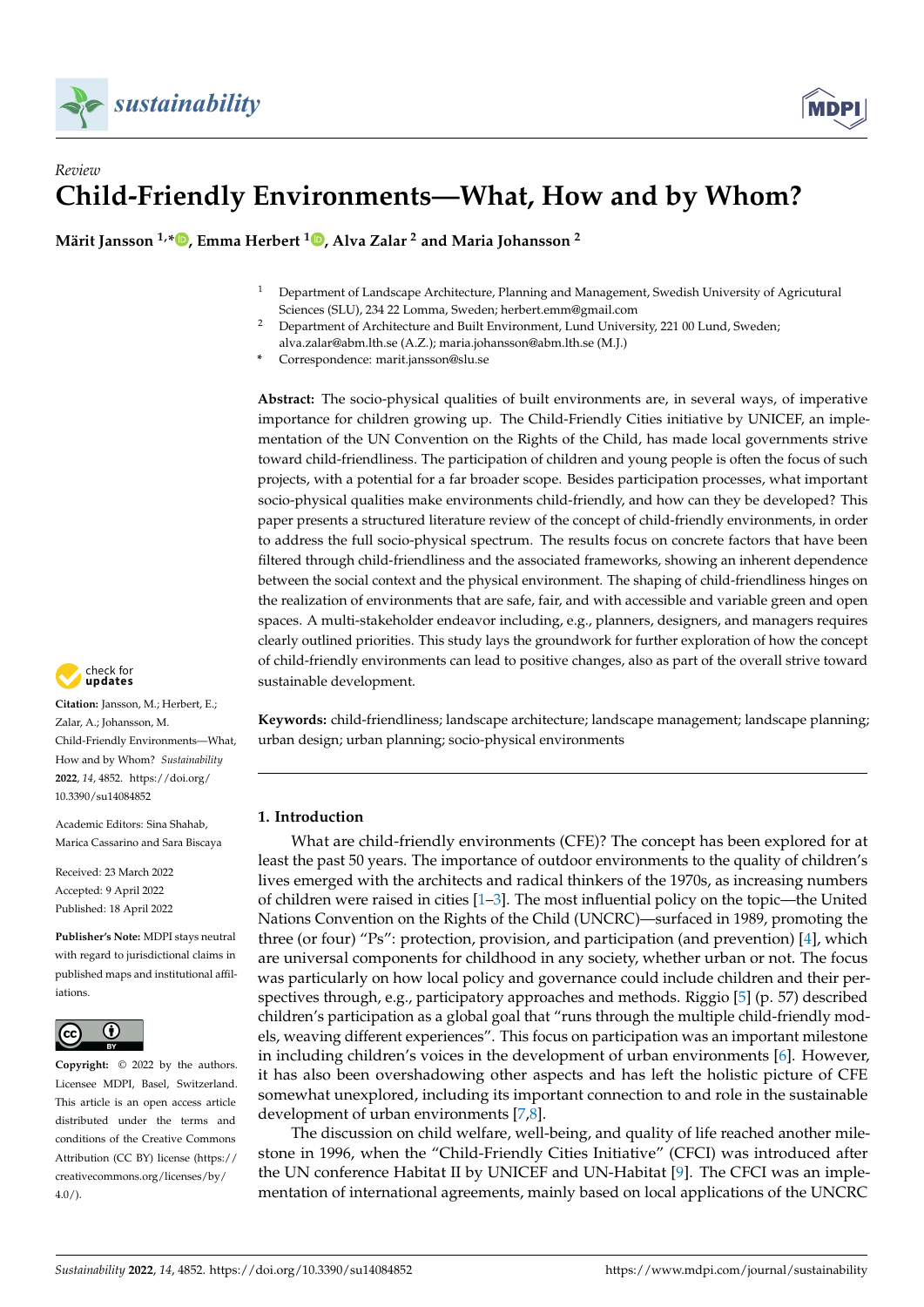(emphasizing articles 2, 3, 6, and 12), which laid the foundation for an approach to CFE. This initiative was particularly focused on child-friendly cities as "a system of governance committed to fulfilling the rights of children" [\[5\]](#page-22-3) (p. 47), and led to a diverse global network of local governments, committed to the improvement of the urban lives of children [\[10\]](#page-22-8). Specifically, the CFCI was defined according to nine requirements for a child-friendly city (Table [1\)](#page-1-0), to be interpreted and incorporated into different social and physical environments. The breadth of this framework has also allowed a more recent relationship to be made with the targets of the UN sustainable development goal (SDG) number 11 for sustainable cities and communities, which overlap with the nine requirements for a child-friendly city.

|                | A Child-Friendly City Is Where Children:                                                             |
|----------------|------------------------------------------------------------------------------------------------------|
| 1              | are protected from exploitation, violence, and abuse.                                                |
| $\overline{2}$ | have a good start in life and grow up healthy and cared for.                                         |
| 3              | have access to quality social services.                                                              |
| 4              | experience quality, inclusive, and participatory education and skills development.                   |
| 5              | express their opinions and influence decisions that affect them.                                     |
| 6              | participate in family, cultural, city/community, and social life.                                    |
| 7              | live in a safe secure and clean environment, with access to green spaces.                            |
| 8              | meet friends and have places to play and enjoy themselves.                                           |
| 9              | have a fair chance in life, regardless of their ethnic origin, religion, income, gender, or ability. |

<span id="page-1-0"></span>**Table 1.** The definition of a child-friendly city, based on the CFCI framework [\[11\]](#page-22-9).

The discourse on children's rights led to a wave of interdisciplinary studies, many of which have aligned their perspective with the foci on children's participation as a way of improving local environments for children, highlighting the importance of participatory methods [\[12–](#page-22-10)[15\]](#page-22-11). Despite leaving the discussion on the qualities of environments largely undeveloped, a number of additional social and physical conditions that affect childhood have surfaced [\[16,](#page-22-12)[17\]](#page-22-13). The range of factors includes, e.g., independent mobility as negotiated between parents and children [\[18,](#page-22-14)[19\]](#page-22-15), children's agency and their sense of community [\[20\]](#page-22-16), and understanding adult presence (both professional and private) [\[7,](#page-22-5)[21\]](#page-22-17). Several physical qualities have also been suggested as fundamental for CFE, such as varying and complex green spaces [\[22\]](#page-22-18), low levels of car traffic [\[23\]](#page-22-19), and a moderate urban density [\[17\]](#page-22-13), indicating a need for an inclusive perspective that can situate both the physical and social qualities of the environment.

Besides the term "child-friendly cities" (CFC, based on the CFCI), there are a number of concepts of child-friendliness that can be comprehensively utilized [\[16,](#page-22-12)[24,](#page-22-20)[25\]](#page-23-0), besides CFE [\[16,](#page-22-12)[21,](#page-22-17)[24\]](#page-22-20), there are also, for example, "child-friendly spaces" [\[26\]](#page-23-1) and "child-friendly communities" [\[27\]](#page-23-2). A common feature that permeates the spatial concepts, in contrast to the UNCRC, is their dependence on context [\[17\]](#page-22-13); certain studies, for example, indicate that interpretation and/or implementation of CFE differ across geographical areas [\[7,](#page-22-5)[28\]](#page-23-3). The study of CFE then requires a vocabulary fit for contextualizing the physical dimensions at different scales and in varying geographical locations.

The separation of focus between social and physical factors might be bridged through the concept of actualized affordances [\[29\]](#page-23-4) as a manifestation of an individual's relationship with environmental features, enabling the opportunity for action. Affordances have been defined as part of the overarching criteria in the creation of CFE [\[16\]](#page-22-12), and the relationship formed between child and place has, from a combined socio-physical perspective, been compared to a reciprocal relationship—known as place friendship [\[26\]](#page-23-1). The social aspects are quite inseparable from the physical setting where the transactions between the child and the socio-physical environment take place [\[30\]](#page-23-5). Han and Kim [\[8\]](#page-22-6), therefore, have requested an increased focus on the emotional experiences of children for a holistic perspective on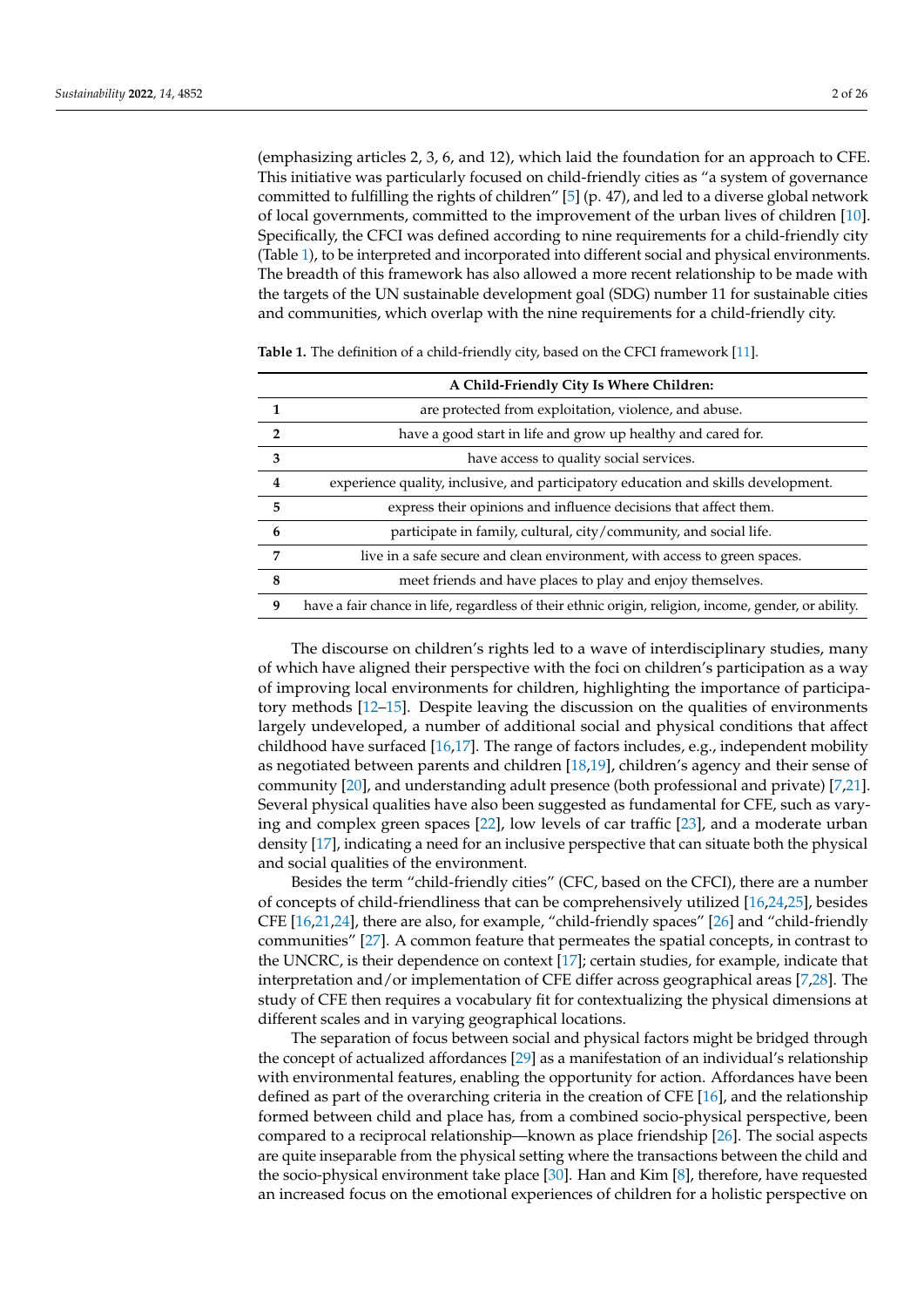the development of CFE. In order to help provide a congruent child–place relationship for the less powerful voices of children, professionals of the built environment require a well-defined socio-physical domain.

Changes in the socio-physical qualities of an environment are formed by constant activities, which in turn are affecting people's relationships with their environment [\[31\]](#page-23-6). Hence, people interact with the socio-physical environment as actors, including children, parents, professionals, etc., who either directly engage in, or indirectly inspire, the further activities of other actors [\[16\]](#page-22-12). To enhance the dialog between child and place, to "provide children with a sufficient quality of life, planners, architects, and designers should consider the socio-physical environment in direct relationship to children's perspectives, experiences, and transactions" [\[30\]](#page-23-5) (p. 76). The academic literature generally aims at further developing the spatial concept of CFC [32-[35\]](#page-23-8), not only by putting the children in a dialogue with policymakers but also by focusing on the professionals of the built environment. For example, Horelli [\[21\]](#page-22-17) proposed a "theoretical framework for environmental child-friendliness", including "settings and environmental structures that provide support to individual children and groups that take an interest in children's issues, so that children can construct and implement their goals or projects" [\[21\]](#page-22-17) (p. 283). The concept of CFE and the associated body of literature might thus allow identifying both actors and activities along with those socio-physical qualities that are of importance.

There is a need for understanding the various aspects of the holistic concept of CFE and how it has developed, including its connection to the sustainable development of urban environments [\[7,](#page-22-5)[8\]](#page-22-6). While the scientific knowledge on CFE has grown over the years, the socio-physical qualities identified have not been compiled, overshadowed by the focus on participation. When we now take stock of the research literature, children's participation is of great importance, but it is also about the qualities of the actual environments, with their social and physical conditions for children [\[16,](#page-22-12)[17\]](#page-22-13). The study of CFE requires contextualizing the socio-physical dimensions at different scales and geographical locations, in order to create a baseline for more knowledge production.

The aim of this study is to analyze and synthesize the concept of child-friendly environments and its use within the research literature, in order to reach a more in-depth understanding of the socio-physical qualities and actors supporting its realization. The study is based on the following research questions:

- 1. In what contexts have CFE been studied up to the year 2020?
- 2. What actors and activities are involved in CFE?
- 3. What factors are strong indicators for CFE?
- 4. What socio-physical factors have been found to be important for realizing CFE?

### **2. Methods**

This study is based on a structured literature review of scientific papers about CFE. Literature searches were conducted on multiple occasions, following four stages: search, screen, selection, inclusion, and analysis (Figure [1\)](#page-3-0). At each stage, the data were restructured and assessed according to chosen variables and delimitations.

**Scope:** To capture the intended scope of the subject, scientific papers were gathered through searches in Scopus, combined with the journal *Children, Youth and Environments* at JSTOR, (a peer-reviewed journal not indexed on Scopus, but central for the subject as the main forum for the literature on CFE). Since the search engines of Scopus and JSTOR have different filters for searching, they each required adapted approaches. Considering the need to capture the varying terms used in connection to child-friendly environments, the selected search term was "child-friendly", allowing the differing associated spatial specifications to be included. When possible, the search was set to include all results with the search term in the title, keywords, or abstract; where this filter was not available, this limitation was done manually as part of the screening process. The search was also limited to papers and reviews (excluding, for example, book chapters and conference papers), written in English.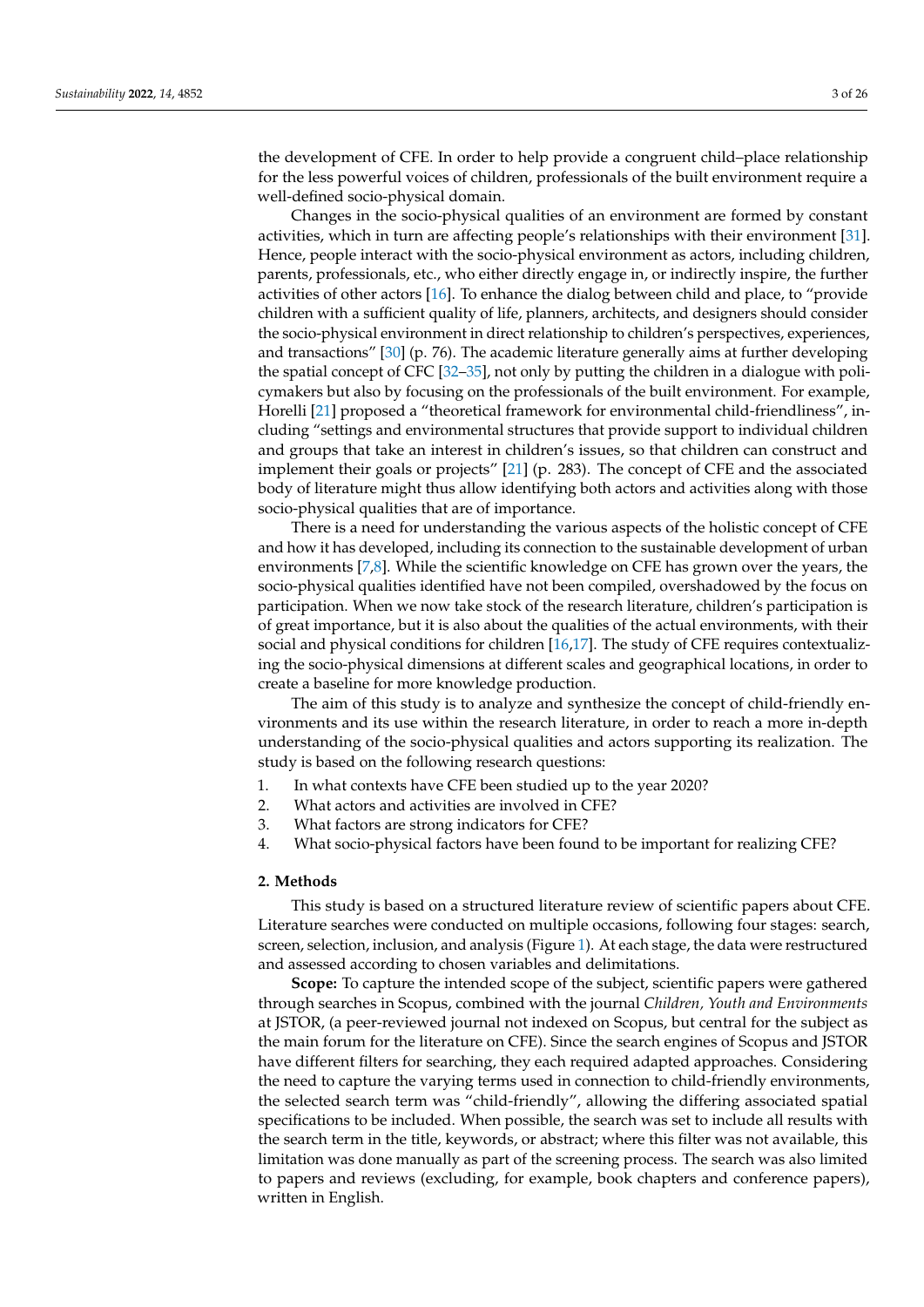**Screen:** After the search, all results with the search term "child-friendly" in the title, keywords, or abstract were limited further by a read-through, where the screening criteria were focused on CFE. This included noting the overarching variables relating to CFE used in each paper, particularly the central concepts, subject areas and perspectives, activities, and directly mentioned or indirectly highlighted indicators. At the end of the screening, studies with none or very little information centered on CFE were, hence, excluded.

**Select:** The studies with sufficient overarching information relating to CFE that had been deemed relevant from the screening process were gathered. In order to capture the papers with socio-physical approaches to the subject, additional content-based delimitations were added to the selection process. This step meant excluding papers not giving, either empirically or theoretically, input based on what CFE are or could be from a physical or socio-physical perspective. This excluded papers not presenting research, or focusing on policy, institutional settings such as schools, prisons, or hospitals, on children with special needs, in severe poverty or disaster areas (often mentioned as child-friendly spaces or supportive environments for children in a humanitarian crisis) or about the methodological development of children's participation rather than the socio-physical environmental aspects.

<span id="page-3-0"></span>

**Figure 1.** The five stages of the methodological process. **Figure 1.** The five stages of the methodological process.

**Structure:** The studies that remained after the screening and selection phases were deemed relevant and included for further compilation. Based on the indicators for CFE deemed relevant and included for further compilation. Based on the indicators for CFE<br>noted during the screening process, all the socio-physical information and details were gathered and structured so that common themes could be identified. Contextual information was extrapolated and added to the notes from the screening process.

Analysis: The structured data from the included studies were analyzed and interpreted, based on the four overarching research questions:

- 1. Context—to contextualize the socio-physical factors and changes of CFE over time, the context was analyzed with regard to (i) geographical location, to understand variation in cultural context; (ii) scale, to situate the socio-physical information in a way that could convey the breadth of gathered data concerning the physical environment; and (iii) the theoretical frameworks and academic definitions of CFE.
- 2. Actors and activities—to understand the activities that impact CFE, activities were assessed based on each individual study's area of focus. If a study focused on/analyzed/ discussed, e.g., both planning and participation as drivers for change, then both were listed as activities for that particular study. Then, a percentage based on the total number of studies was calculated to compare the commonality of different activities.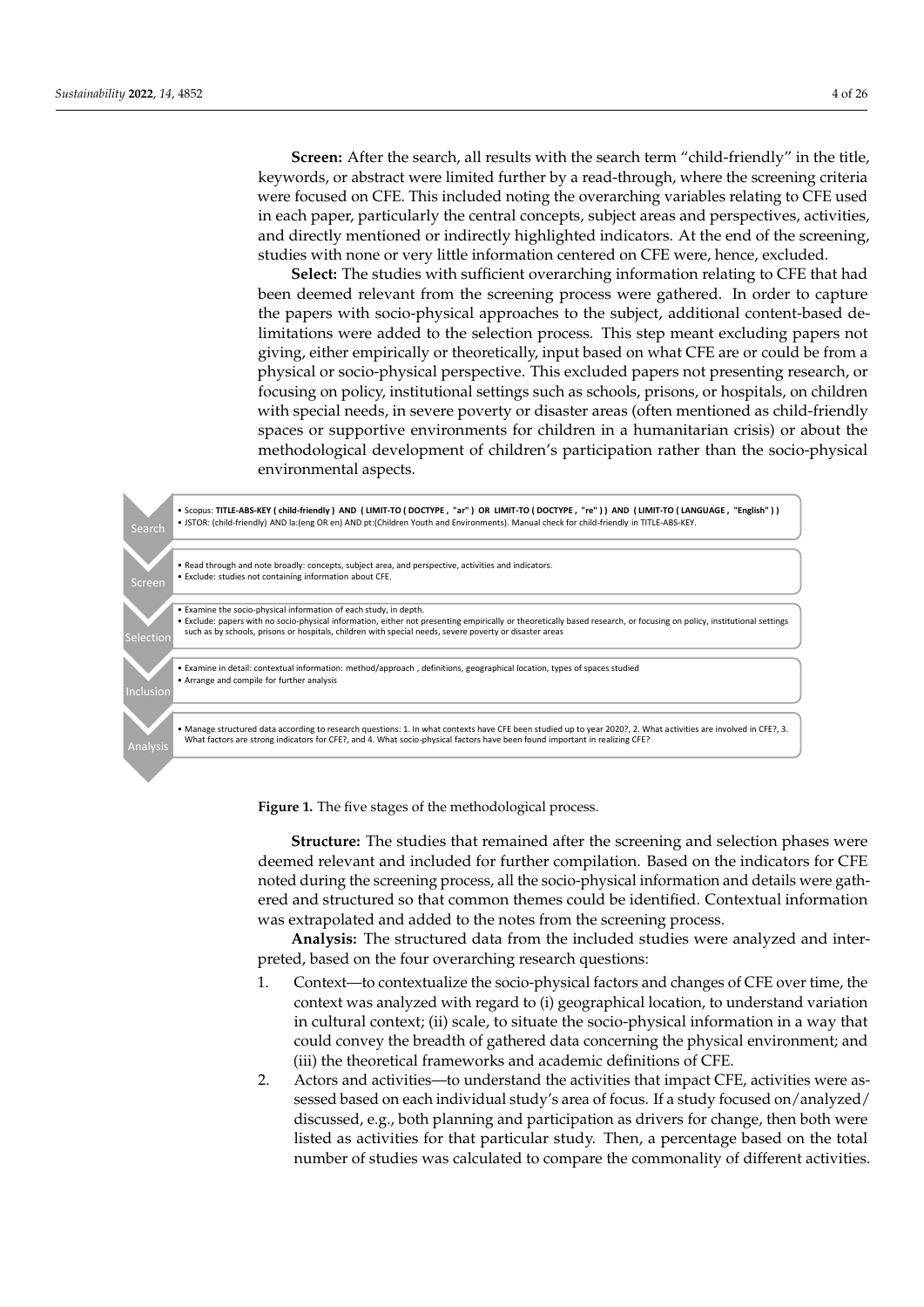- 3. Indicators—to identify the indicators for CFE from those studies, where possible, the core factors were drawn out as an extension of the screening process. Such indicators were those instances where attention was focused on specific socio-physical characteristics.
- 4. Socio-physical factors—the gathered data on socio-physical factors of CFE was noted from the results and discussions of each paper. The analysis assumes a socio-physical link between factors but separates, where possible, the social factors from the physical factors. If the position along the socio-physical spectrum was too broad to place as either physical or social, it was listed as a socio-physical factor. In the case of social factors, particular attention was paid to the factors with clear links to the physical environment. The themes for social and physical factors were informed largely by the activities and indicators previously discovered.

#### **3. Results**

The results are based on the final 88 papers from the time span 1998 to 2020. For a list of all included papers, see Appendix [A.](#page-16-0)

#### *3.1. The Context of Child-Friendly Environment Studies*

From its first mention in 1998 until 2020, there has been an increasing number of peerreviewed papers that have been dedicated specifically to the study of CFE; this includes specifying terms, such as child-friendly cities, spaces, communities, urban environments, neighborhoods, play spaces, integrated public spaces, routes, planning, tourism environments and high-density environments/neighborhoods. Correspondingly, the vast majority of studied examples were public spaces at either the city, neighborhood, or community scale (Figure [2\)](#page-4-0), while very few tackle the wider lens of a country or continent or a global perspective. Most studies focus on a particular type of space (playgrounds, heritage sites, transitory zones, public spaces, etc.), and use one of the original frameworks to build upon. Over half of the studies directly mention the "Child-friendly Cities Initiative" (UNICEF) as a framework, with some additions going back to the original vision statement in the UNCRC [\[36\]](#page-23-9). The others reference the same source material framing child-friendliness: Kyttä [\[16\]](#page-22-12) (affordance theory), Kreutz [\[30\]](#page-23-5) (transactional theory), and Horelli [\[21\]](#page-22-17) (childfriendly environments), demonstrating how the various child-friendly terms have been developed in a similar theoretical context and can often be used interchangeably.

# <span id="page-4-0"></span>SCALE OF CHILD-FRIENDLY ENVIRONMENTS



**Figure 2.** The scale of studied child-friendly environments.

study expresses a unique perspective. Most studies performed in the earliest stages of development of the concept stem from communities in European countries (with significant representation, particularly from Finland). Although the last decade has seen an increasing variation in this respect, with increases in CFE studies from communities in Oceanic and Asian countries (Figure 3), there are still notable absences from South American countries. Although the studied examples of CFE have a common conceptual framework, each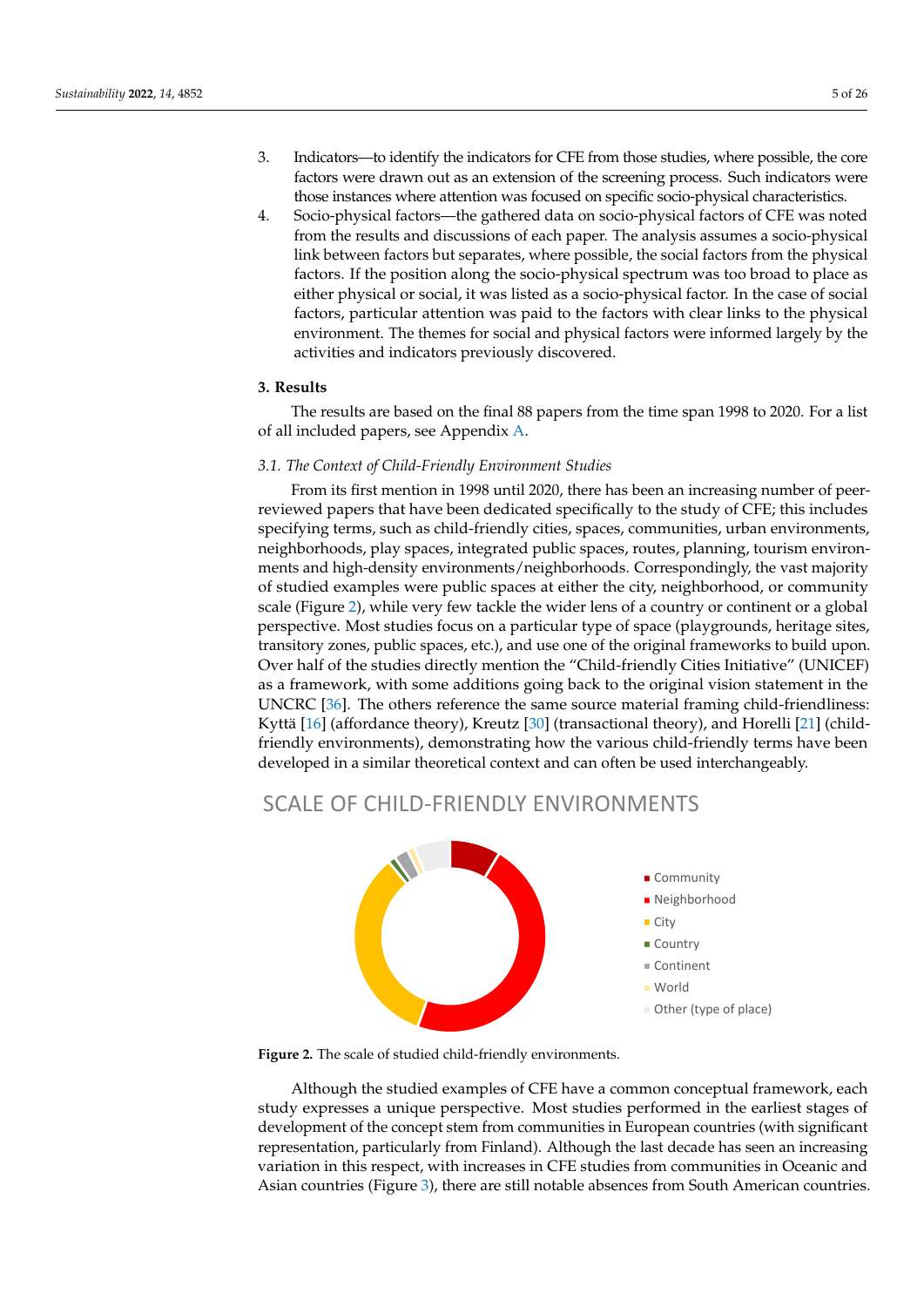<span id="page-5-0"></span>



**Figure 3.** The reviewed papers, arranged according to publishing year and continent. **Figure 3.** The reviewed papers, arranged according to publishing year and continent.

Many of the studied definitions of child-friendliness embroider the foundational Many of the studied definitions of child-friendliness embroider the foundational CFCI-framework in specificity, predominantly to describe social or geospatial settings. CFCI-framework in specificity, predominantly to describe social or geospatial settings. The additive contributions include, for example, Bull[erby](#page-22-12) [16], care-full c[itie](#page-23-10)s [37], play is[land](#page-23-11) [38], [38], *Kids-PoND* (perceptions of neighborhood destinat[ion](#page-23-12)s) [39], or *child-friendly integrated Kids-PoND* (perceptions of neighborhood destinations) [39], or *child-friendly integrated public public [spac](#page-23-13)es* [40], which are academic concepts highlighting specific aspects in a particular *spaces* [40], which are academic concepts highlighting specific aspects in a particular study. In contrast, examples such as *Tamariki Tu*, *Tamariki Ora* (roughly translated as "standing children, living children") [\[41\]](#page-23-14), *City of Culture UK* [\[42\]](#page-23-15), and *Ruang Publik Terpadu Pamah Anak* (RPTRA), highlight specific concepts or interventions for CFE in a specific socio-physical and cultural context.

CFE, as an interdisciplinary topic, has seen overall input from social sciences, specifically perspectives that combine a psycho-social perspective, gaging children's perspectives, with an urban development perspective, analyzed through a grown-up's lens. The scope often spans from individual to community and from convention (UNCRC) to local policy. This is executed predominantly through studies that cover a broad range of methods, from reviews, interviews, surveys, and case studies to children's drawings and games, and are indicative of the breadth of methods used for those studies predominantly covering children's perspectives of CFE. The age groups studied vary from preschoolers to teenagers, and some approaches are more commonly used for certain age groups. Drawings and games are more likely to be used for younger children [\[28](#page-23-3)[,37\]](#page-23-10), while surveys and reviews are used for older children (or adults) [\[42](#page-23-15)[,43\]](#page-23-16). Overall, there is a strong tendency toward multi-method studies that cover more than one perspective, such as both the child's and the parent's or caregiver's perspective [\[44\]](#page-23-17).

## *3.2. Actors and Activities Affecting Child-Friendly Environments*

The studies often discuss actors and specific activities required for the sustaining or realization/development of CFE. These are either referred to as drivers of change in these environments or are implicitly discussed as such. The studied perspectives belong to children, parents, and grownups in professional capacities. The respective activities that they engage in are primarily *participation* (58%), *regulation* (45%), *planning* (66%),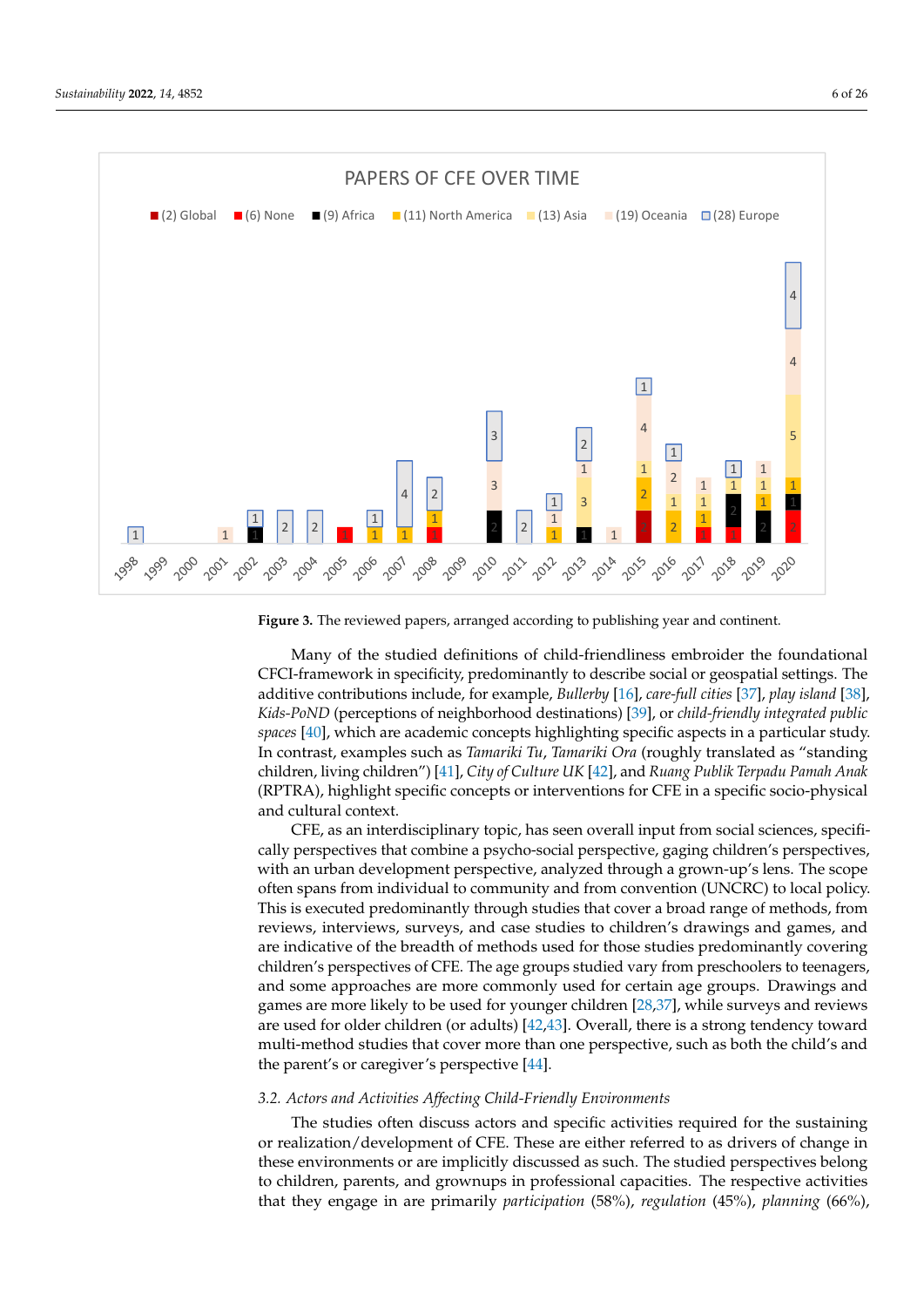*design* (32%), and *management* (26%) of the built environment. Other activities described include *research* (16%), *collaboration* (13%), and *education* (10%). The average number of activities mentioned in a study was 3 (2,81). Many of the included professional actors are, to some degree, interdisciplinary and perform activities that can lead to broad socio-physical change. The wide range of actors includes urban planners, designers and managers, politicians/policymakers, stewards/trustees, and children.

#### *3.3. Socio-Physical Indicators*

In the studied papers, the social and physical factors of realizing child-friendly environments are either listed separately or are expressly linked. From this plethora of factors, the core values of the concept can be drawn out as indicators for CFE across the sociophysical spectrum. These core factors can be seen as having a definitive importance for CFE, and were independently elevated in individual papers, including: *access to green space and local environment* [\[7](#page-22-5)[,43](#page-23-16)[,45–](#page-23-18)[48\]](#page-23-19), prerequisites for *independent mobility* [\[16,](#page-22-12)[35,](#page-23-8)[49–](#page-23-20)[51\]](#page-23-21), the opportunity to *actualize affordances* [\[17,](#page-22-13)[40](#page-23-13)[,52](#page-23-22)[–55\]](#page-23-23), *children's participation* [\[33,](#page-23-24)[56](#page-23-25)[–58\]](#page-24-0), *inclusive environments* [\[26,](#page-23-1)[59,](#page-24-1)[60\]](#page-24-2), and *safety* [\[45,](#page-23-18)[61–](#page-24-3)[65\]](#page-24-4). On some occasions, papers list the initial frameworks as indicators, such as the *UNCRC three Ps* [\[66](#page-24-5)[,67\]](#page-24-6) and an integration of *CFCI perspectives* [\[68\]](#page-24-7). Some of the other indicators include: *a clean environment* [\[48,](#page-23-19)[54,](#page-23-26)[69\]](#page-24-8), and *proximity/walkability* [\[43,](#page-23-16)[46,](#page-23-27)[48](#page-23-19)[,70\]](#page-24-9). Some also mention a combination of several factors [\[62\]](#page-24-10), most notably Kyttä [\[16\]](#page-22-12), with the combination of actualized affordances and independent mobility. These indicators likely also hint at the full breadth of socio-physical factors that are discussed across all examined studies and that served as a starting point for the more detailed analysis and categorizing of several socio-physical factors.

#### *3.4. Socio-Physical Factors*

The many socio-physical factors identified were grouped into ten themes, which are expressly linked, creating a connection and overlap between the social and physical perspectives, or between the person and the place. This concept was expressed in different ways, for example, in the creation of *social spaces*, *socio-material structures,* and *socio-nature* [\[37](#page-23-10)[,71\]](#page-24-11). The overlap is also visible in a number of factors spread out over different themes, demonstrating that they are not mutually exclusive. Such examples include *actualized affordances* [\[16\]](#page-22-12), *place-attachment* [\[26\]](#page-23-1), and *environment determinism of human social behavior* [\[72\]](#page-24-12), conditioning a factor to both physical and social environment. In other cases, the link was implicit and was only apparent when viewed in the context of other themes.

#### <span id="page-6-0"></span>*3.5. Green and Open Spaces*

The most commonly addressed theme was green and open spaces, which detail the types of environments and qualities of environments that are deemed child-friendly. Green and open spaces cover a broad range of factors for CFE and are addressed in 85% of the studied papers.

*Green spaces* is the most commonly mentioned factor for CFE [\[27,](#page-23-2)[33](#page-23-24)[,48](#page-23-19)[,51](#page-23-21)[,56,](#page-23-25)[73\]](#page-24-13). The most consistent factors that center the theme around green spaces are *nature* [\[24](#page-22-20)[,25,](#page-23-0)[44,](#page-23-17)[47](#page-23-28)[,52,](#page-23-22)[54](#page-23-26)[,61](#page-24-3)[,69,](#page-24-8)[74\]](#page-24-14), *wilderness* [\[45](#page-23-18)[,54\]](#page-23-26), *biodiversity* [\[74](#page-24-14)[,75\]](#page-24-15), *vegetation* [\[43](#page-23-16)[,46,](#page-23-27)[47](#page-23-28)[,54,](#page-23-26)[68](#page-24-7)[,76\]](#page-24-16) and *urban nature* [\[33\]](#page-23-24). These environments can include *green elements*[\[43\]](#page-23-16), *water*[\[47,](#page-23-28)[74](#page-24-14)[,77\]](#page-24-17), *animals*[\[54](#page-23-26)[,69,](#page-24-8)[76,](#page-24-16)[78](#page-24-18)[,79\]](#page-24-19),*shrubs*[\[46](#page-23-27)[,75\]](#page-24-15), and *trees*[\[68](#page-24-7)[,69\]](#page-24-8), including *climbing trees*[\[44,](#page-23-17)[46\]](#page-23-27), and that can create particular kinds of places, such as *hiding places* [\[30](#page-23-5)[,44,](#page-23-17)[46](#page-23-27)[,52,](#page-23-22)[75\]](#page-24-15) and *secret places* [\[26](#page-23-1)[,34,](#page-23-29)[55,](#page-23-23)[80\]](#page-24-20).

Among the spaces that often overlap with greenery, the most common types are *playgrounds* [\[22](#page-22-18)[,43](#page-23-16)[,44](#page-23-17)[,48\]](#page-23-19) and different *parks* [\[51,](#page-23-21)[54,](#page-23-26)[61,](#page-24-3)[78,](#page-24-18)[79,](#page-24-19)[81\]](#page-24-21). These are common *designated spaces* [\[51,](#page-23-21)[62,](#page-24-10)[69,](#page-24-8)[72\]](#page-24-12) and offer important *play spaces* for children [\[45](#page-23-18)[,50](#page-23-30)[,82\]](#page-24-22).

The broader range of environments includes *underused or derelict spaces* [\[22,](#page-22-18)[45\]](#page-23-18), such as alleyways, vacant lots, and wasteland, and also extends to *public facilities* [\[61](#page-24-3)[,63,](#page-24-23)[79\]](#page-24-19) such as pools, museums, and community centers, as well as (typically) *private spaces around homes* [\[43](#page-23-16)[,46\]](#page-23-27). It also extends to the *streets* [\[45](#page-23-18)[,79](#page-24-19)[,83](#page-24-24)[,84\]](#page-24-25), functioning both as connections and as play environments in themselves [\[51\]](#page-23-21). In addition, older children or youths require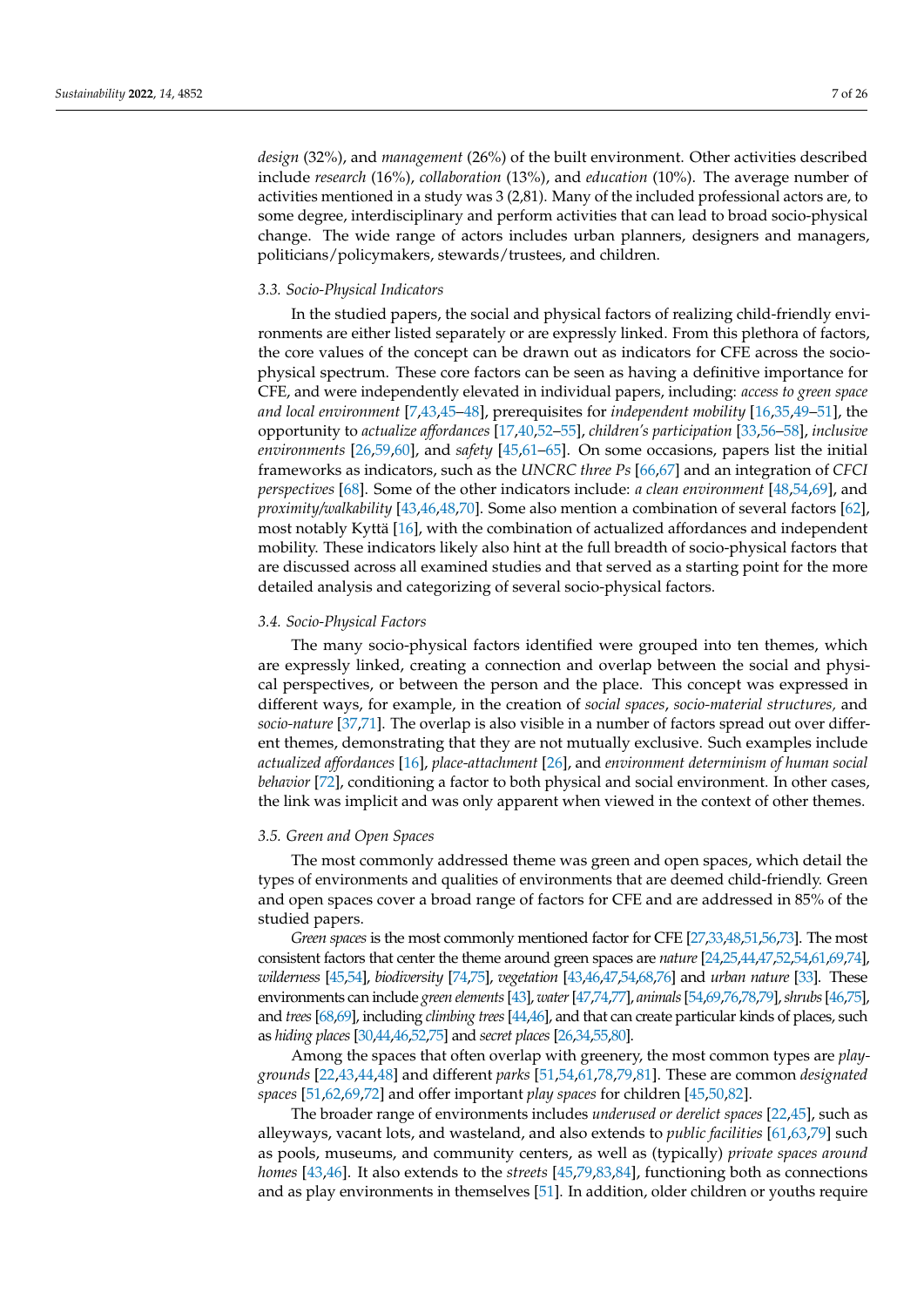social spaces for after-school leisure, in areas such as *commercial spaces* where they can hang out together (rather than play) [\[13,](#page-22-21)[14,](#page-22-22)[22,](#page-22-18)[51\]](#page-23-21).

For CFE to be better for several age groups requires an often-mentioned *variety* [\[33](#page-23-24)[,45](#page-23-18)[,53](#page-23-31)[,59](#page-24-1)[,64](#page-24-26)[,85\]](#page-24-27), which extends to different types of child-friendly spaces. Moreover, the requested qualities in green spaces often include *variation* as a quality in its own right [\[33,](#page-23-24)[46,](#page-23-27)[53\]](#page-23-31). This can be seen in qualities from a mixture of *open and closed spaces* [\[46\]](#page-23-27), cover both *highly designed and maintained playgrounds* with smooth slopes and surfaces [\[52\]](#page-23-22) and *age-appropriate size and design* [\[62,](#page-24-10)[64,](#page-24-26)[69,](#page-24-8)[81\]](#page-24-21), adapted to all *variations of ability* [\[44,](#page-23-17)[72\]](#page-24-12), to *informal and unprogrammed areas* [\[24](#page-22-20)[,45](#page-23-18)[,59,](#page-24-1)[60\]](#page-24-2) that are *green, natural or wild* [\[13,](#page-22-21)[14,](#page-22-22)[45,](#page-23-18)[50\]](#page-23-30). The qualities needed in different types of spaces may also depend on the context; while some studies advocate for the elimination of *architectural barriers* more generally [\[53,](#page-23-31)[56\]](#page-23-25), others frame a selective reduction or application around specific types of spaces [\[27](#page-23-2)[,44\]](#page-23-17) where, for example, entry gates and fences can be used as a feature for controlling access (as connected to theme of access) [\[28\]](#page-23-3).

Overall, there is a desired breadth that goes beyond strict land zoning [\[59\]](#page-24-1). This should allow the blurring of edges to spaces such as playgrounds [\[38\]](#page-23-11), while also providing *integrated communal areas*, similar to Horelli's [\[24\]](#page-22-20) idea about the "*public living room*" [\[57,](#page-24-28)[61,](#page-24-3)[86](#page-25-0)[,87\]](#page-25-1). The lack of these meeting spaces risks negatively impacting the sense of community and connection with the social environment [\[24\]](#page-22-20). Some studies, rather than referring to particular types or qualities or spaces, frame a requirement for a variety of *affordances* [\[21\]](#page-22-17) that challenge and allow children to have fun during play [\[53\]](#page-23-31).

#### *3.6. Access*

The many factors of CFE exploring the forms and quality of access that children have to different parts of the built environment formed a theme addressed in the vast majority (approx. 82%) of the papers. This often means *access to green and open spaces* [\[7,](#page-22-5)[33,](#page-23-24)[34,](#page-23-29)[45,](#page-23-18)[47,](#page-23-28) [53](#page-23-31)[,54,](#page-23-26)[56,](#page-23-25)[64,](#page-24-26)[68](#page-24-7)[,69](#page-24-8)[,81,](#page-24-21)[82,](#page-24-22)[88,](#page-25-2)[89\]](#page-25-3), including to specific (service) facilities [\[35](#page-23-8)[,84\]](#page-24-25), or to the green spaces in a city or neighborhood [\[47](#page-23-28)[,68](#page-24-7)[,74](#page-24-14)[,75](#page-24-15)[,82\]](#page-24-22), or a combination of the two [\[48\]](#page-23-19). The quality of access may also refer to the *distribution of green spaces and facilities* [\[64](#page-24-26)[,74\]](#page-24-14) or may be summarized as *a network of play spaces* [\[30\]](#page-23-5).

Access in CFE often focuses specifically on the transition routes or mobility flows, where a central challenge in enabling and hindering access is traffic. The problem is often tackled by opting either for the *separation of traffic* (such as bicycle and pedestrian paths) [\[16,](#page-22-12)[54\]](#page-23-26), *reducing the speed/quantity of traffic* [\[48](#page-23-19)[,49](#page-23-20)[,70](#page-24-9)[,84,](#page-24-25)[89\]](#page-25-3) or otherwise providing *safe crossings* in heavily trafficked areas [\[25](#page-23-0)[,37](#page-23-10)[,45](#page-23-18)[,90\]](#page-25-4). Access in terms of the CFE often means *proximity* [\[21](#page-22-17)[,42](#page-23-15)[,44,](#page-23-17)[46,](#page-23-27)[49](#page-23-20)[,55](#page-23-23)[,72](#page-24-12)[,73,](#page-24-13)[77,](#page-24-17)[80,](#page-24-20)[91](#page-25-5)[,92\]](#page-25-6), *walkability* [\[25](#page-23-0)[,41,](#page-23-14)[48,](#page-23-19)[50,](#page-23-30)[51](#page-23-21)[,53](#page-23-31)[,59](#page-24-1)[,81,](#page-24-21)[93,](#page-25-7)[94\]](#page-25-8), and *connectivity* [\[51](#page-23-21)[,70,](#page-24-9)[84,](#page-24-25)[95\]](#page-25-9).

The access sought can also be extended to include the whole neighborhood [\[87\]](#page-25-1). This position can, to varying degrees, be taken by studies located in high-density areas, which highlight *multi-functionality* [\[62](#page-24-10)[,81](#page-24-21)[,96\]](#page-25-10). Studies in these kinds of places tend to view *childfriendly streetscapes* as a part of CFE [\[43](#page-23-16)[,48](#page-23-19)[,69](#page-24-8)[,90](#page-25-4)[,97\]](#page-25-11). This means *reclaiming the streets for other uses* [\[43\]](#page-23-16) and, in other ways, *pedestrianizing* [\[27](#page-23-2)[,43,](#page-23-16)[47](#page-23-28)[,56,](#page-23-25)[80](#page-24-20)[,83,](#page-24-24)[87,](#page-25-1)[89\]](#page-25-3). This, in turn, can include streetscapes with *cul-de-sacs* [\[70](#page-24-9)[,83](#page-24-24)[,84\]](#page-24-25) and *streets with space for play* [\[22,](#page-22-18)[69,](#page-24-8)[93\]](#page-25-7). Raising children in high-density areas often involves traffic as a challenging part of the child's experience [\[48](#page-23-19)[,97\]](#page-25-11), and requires uncompromised access to green space and natural environments [\[48\]](#page-23-19).

#### *3.7. Safety*

Safety was a commonly occurring theme of CFE across the socio-physical spectrum and was mentioned in 82% of the studies. It was often discussed not only in relation to the physical environment, such as traffic and play spaces but was also related to the social environment, as in a child's relationship with other people. Safety is examined from multiple perspectives, expressed as either standards, attitude, or feeling, and is considered an important aspect of CFE [\[14](#page-22-22)[,21](#page-22-17)[,25,](#page-23-0)[26,](#page-23-1)[30](#page-23-5)[,33](#page-23-24)[,38](#page-23-11)[,41,](#page-23-14)[44,](#page-23-17)[45](#page-23-18)[,48](#page-23-19)[,54](#page-23-26)[,60](#page-24-2)[–63,](#page-24-23)[65](#page-24-4)[,69](#page-24-8)[,72](#page-24-12)[,77,](#page-24-17)[88,](#page-25-2)[97](#page-25-11)[–100\]](#page-25-12).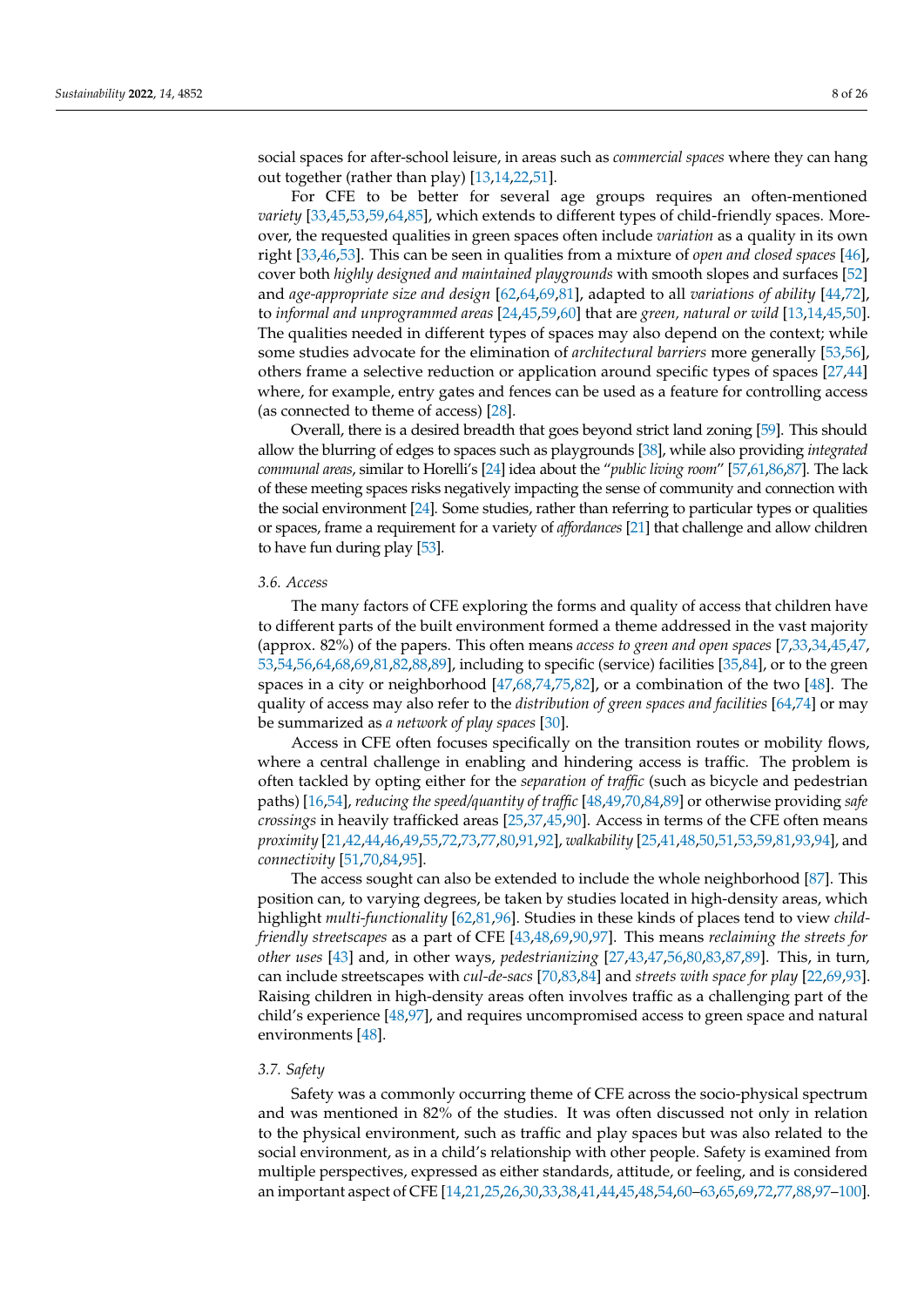It can even be described as a basic need for a child, together with, for example, food and sleep [\[65\]](#page-24-4).

Some factors in the physical environment can be deemed safe, meaning that a place is free from danger [\[81\]](#page-24-21). Many such elements are addressed in relation to CFE, ranging from *safe drinking water* [\[66\]](#page-24-5), *safe water depth* [\[64\]](#page-24-26), *safe materials* [\[69\]](#page-24-8), and achieving *safety using lighting* [\[82\]](#page-24-22), to more broadly mentioning *environmental cleanliness* [\[64\]](#page-24-26) (detailed in the theme clean environment), *safe places* [\[37](#page-23-10)[,63](#page-24-23)[,76\]](#page-24-16), and, more specifically, the finding that *designated spaces* can support safety [\[63\]](#page-24-23). Providing these safe environments for children can then enhance both their activity and mobility [\[8\]](#page-22-6), and this overlaps with the theme of play and leisure. Safety standards also overlap with the theme of access. This becomes apparent in mentions of *traffic safety* [\[7,](#page-22-5)[56,](#page-23-25)[95\]](#page-25-9), *safe roads* [\[27](#page-23-2)[,96\]](#page-25-10), *safe traffic system* [\[69\]](#page-24-8), *safe and secure transitory zones* [\[101\]](#page-25-13), and *safe routes* [\[56\]](#page-23-25), as well as *safe paths and crossings* [\[90\]](#page-25-4). Traffic safety, as a common group of factors within safety standards, includes the explicit or implicit mention of traffic elements, such as *road conditions*, *standards for streetlights*, *speed humps and speed limits,* and *traffic signs* [\[49](#page-23-20)[,56,](#page-23-25)[70,](#page-24-9)[84\]](#page-24-25). However, interwoven with the measures taken to create a safe environment, human factors, such as unsafe driving, can impact the safety of CFE [\[47\]](#page-23-28).

There are a number of social or human elements that are connected to the perception of safety in CFE [\[27](#page-23-2)[,48,](#page-23-19)[61\]](#page-24-3). One central factor is the perception or *feeling of safety* [\[34](#page-23-29)[,37](#page-23-10)[,40,](#page-23-13)[62,](#page-24-10)[74,](#page-24-14)[75](#page-24-15)[,84,](#page-24-25)[89\]](#page-25-3), which for a child, as in the case of fear against *stranger danger* [\[7,](#page-22-5)[33](#page-23-24)[,34,](#page-23-29)[45](#page-23-18)[,53](#page-23-31)[,80,](#page-24-20)[87](#page-25-1)[,88,](#page-25-2)[92](#page-25-6)[,95\]](#page-25-9), can be impacted by *adult attitudes about danger and safety* [\[16,](#page-22-12)[34](#page-23-29)[,47](#page-23-28)[,55,](#page-23-23)[96,](#page-25-10)[102\]](#page-25-14). It can also be linked to *parental restrictions* [\[28](#page-23-3)[,83\]](#page-24-24) set up to *protect a child from danger* [\[45\]](#page-23-18). Where and in what socioeconomic group children grow up can affect what is considered a risk [\[103\]](#page-25-15), and impact the opportunity of acting on such a safety appraisal [\[45\]](#page-23-18).

#### *3.8. Fairness and Inclusion*

Of the listed themes, *fairness and inclusion* concerning various demographic groups were mentioned by over half (57%) of the studied papers (Table [2\)](#page-9-0) and the theme distinguishes itself by defining how and to whom the rest of the themes may apply. Han and Kim [\[8\]](#page-22-6), among others, linked the CFE promotion of environmental equality as a part of sustainable development, seen as being of particular weight in a broader socio-physical discussion.

Fairness and inclusion address the distribution of physical qualities and can be seen as an equal opportunity to access the city's services and spaces [\[33\]](#page-23-24), such as leisure facilities or the amount of green space provided [\[53\]](#page-23-31). Besides the spatial segregation and separation of children from the public realm [\[57\]](#page-24-28) and the segregation of play spaces [\[87\]](#page-25-1), this also relates to social segregation and separation from adults and society [\[86\]](#page-25-0), as well as from children of different socio-economic backgrounds [\[57\]](#page-24-28). The least surprising impacting factor present on the list may be *age* [\[24,](#page-22-20)[33,](#page-23-24)[42,](#page-23-15)[51,](#page-23-21)[76\]](#page-24-16), since initial frameworks such as the CFCI and the UNCRC are premised upon the need for the inclusion of children's needs and rights. Studies focusing on this aspect of fairness and inclusion may highlight the overlap between *child-friendly spaces* and *people-friendly spaces*, as *inclusive-* or *integrational spaces* [\[37,](#page-23-10)[48](#page-23-19)[,95](#page-25-9)[,101\]](#page-25-13), as "*ageless places*" [\[88\]](#page-25-2), or make space for the active inclusion of overlooked age groups in suchlike *age-based and intergenerational communities and –spaces*, or *child-centered community facilities* [\[57,](#page-24-28)[60,](#page-24-2)[64](#page-24-26)[,86](#page-25-0)[,99](#page-25-16)[,104\]](#page-25-17).

Another common demographical variable is *gender* [\[55\]](#page-23-23). In a so-called "genderified" neighborhood [\[103\]](#page-25-15), environmental inequality manifests as a result of gender roles and norms, where gender differences can, for example, affect a child's independent mobility [\[16\]](#page-22-12), as girls tend to be more restricted than boys [\[28,](#page-23-3)[45,](#page-23-18)[80,](#page-24-20)[83\]](#page-24-24). Children might also be offered different activities based on stereotypes [\[54\]](#page-23-26), such as making things nice and peaceful for girls while focusing on building or playfulness for boys [\[46,](#page-23-27)[52\]](#page-23-22).

*Socio-economic differences* are often described as having an impact on the perception of and relationship with CFE. For example, as disadvantaged neighborhoods are often perceived as less child-friendly [\[77\]](#page-24-17), this can affect parental attitudes [\[105\]](#page-25-18). Moreover, parents in wealthier neighborhoods can provide children with more options, such as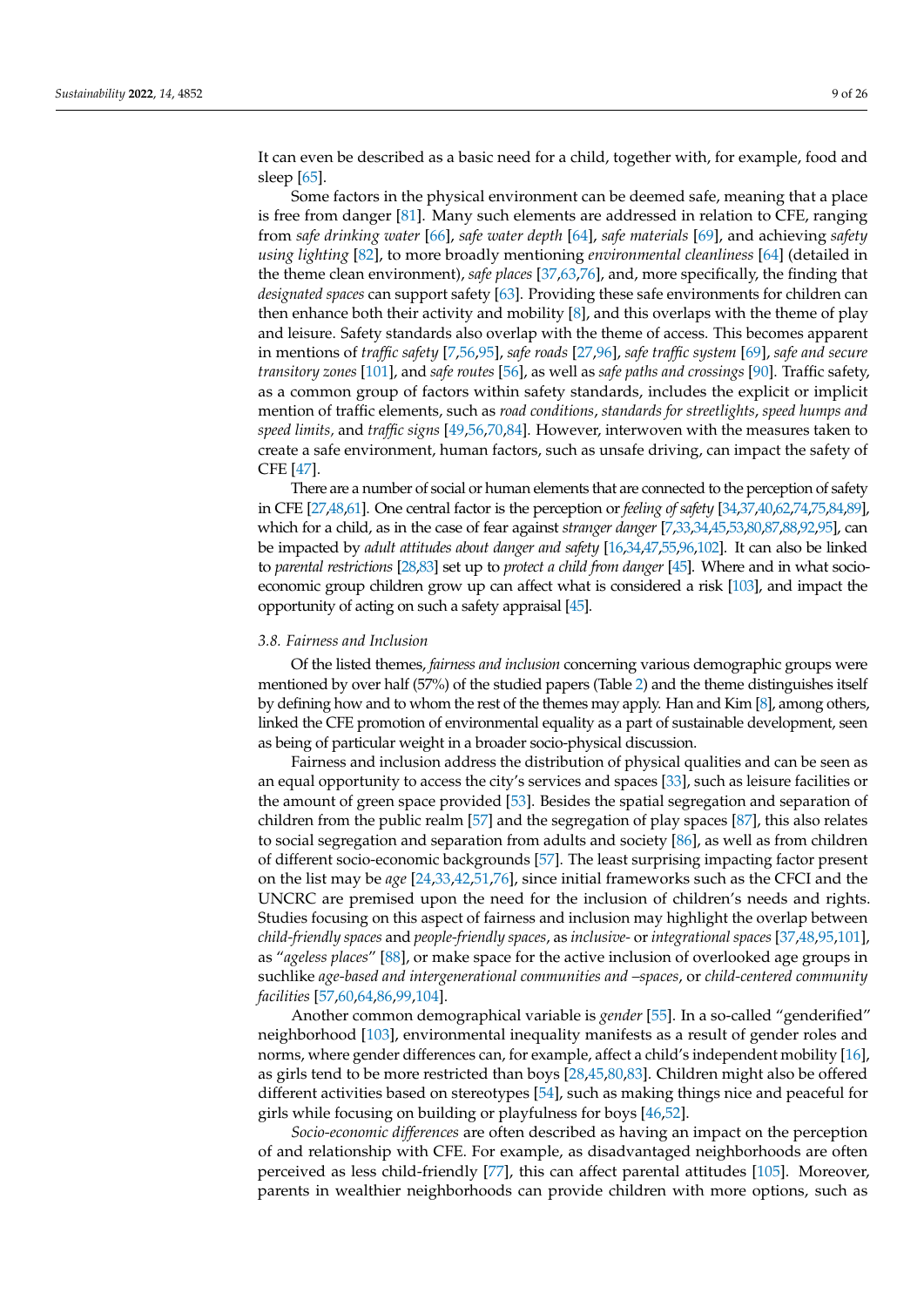organized activities [\[106\]](#page-25-19). However, while less wealthy households tend to give more autonomy to the children [\[49](#page-23-20)[,106\]](#page-25-19), wealthier households can exercise more control and oversight by driving children to other places or offering private outdoor spaces around the house [\[45\]](#page-23-18). From a fairness and inclusion perspective, CFE, then, means fair inclusion and access to the city and its spaces, regardless of ethnic or socio-economic background, religion, gender, or ability [\[69\]](#page-24-8).

<span id="page-9-0"></span>**Table 2.** Socio-physical themes and the respective factors of CFE.

| <b>Theme</b>                 | <b>Identified Socio-Physical Factors</b>                                                                                                                                                                                                                                                                                                                                                                                                                                                                                                                                                 |
|------------------------------|------------------------------------------------------------------------------------------------------------------------------------------------------------------------------------------------------------------------------------------------------------------------------------------------------------------------------------------------------------------------------------------------------------------------------------------------------------------------------------------------------------------------------------------------------------------------------------------|
| Green and Open Spaces (85%)  | Designed spaces, diverse and varying natural spaces, green spaces, biodiversity,<br>appropriate sized spaces (sometimes larger sometimes smaller), un-programmed<br>areas, informal areas, (wild) animals, lights, play equipment, loose materials, facilities<br>(schools, libraries, playgrounds, shelters, community centers), secret places, serene<br>places, art and color, weather protection, benches, sports fields, trash cans, crossings,<br>water features (pond/river/fountain), a scale of elements and space adapted to<br>children, no architectural barriers vs. fences |
| Access $(82\%)$              | Inclusive access, proximity, connections, urban density, traffic solutions, walkability,<br>pedestrian areas, mobility, wayfinding and legibility of environment, distribution of<br>green space in the city, citywide green network, public transport, traffic safety and<br>traffic separation, safe routes, reduced spatial segregation, diverse and family-friendly<br>housing, access to services                                                                                                                                                                                   |
| Safety (82%)                 | Safety, feeling safe, security, familiarity, designed spaces, comfort, parental attitudes,<br>limitation of risks, children's fears, parental fears, and protection from dangers,<br>through surveillance (with community and technology), and with parental restrictions<br>including permitted risk-taking, adult presence and supervision, support, parental<br>influence and control, self-protection and defense strategies, safe equipment, safe<br>spaces, traffic safety                                                                                                         |
| Fairness and Inclusion (57%) | Demography: age, gender, socioeconomic background and differences, social<br>integration, migration, ethnicity, religion, disability, inclusivity,<br>(environmental) justice.                                                                                                                                                                                                                                                                                                                                                                                                           |
| Social Connection (56%)      | Family, meeting peers/playmates/same-aged children, making friends, forming a<br>network of relations, social connections, sense of belonging/community, connection to<br>environment (place attachment), having company                                                                                                                                                                                                                                                                                                                                                                 |
| Play and Leisure (48%)       | Playing, activities/affordances (such as hanging out, running, walking, cycling, ball<br>games, skateboarding, football, building, destroying, creating, walking, running,<br>shopping, hanging out, socializing, talking, listening to music, game playing, relaxing,<br>reading, roaming, organized activities, play, imaginative play, simple play, risky play),<br>leisure time/downtime, alone-time, peace and quiet, improvisation, creativity,<br>collaboration, avoiding boredom                                                                                                 |
| Freedom (41%)                | Freedom of expression, self-realization, taking initiative, personal agency, building<br>autonomy, self-regulation, free time, managing risks, resolving problems, solidarity,<br>conditions for environmental exploration, emotions (such as happiness, excitement,<br>enjoyment, feeling free, pride, tranquility), freedom of discovery,<br>independent exploration                                                                                                                                                                                                                   |
| Clean Environment (40%)      | Environmental cleanliness, no litter, reduced air- and noise pollution, non-toxic<br>environments, welcoming spaces, maintenance                                                                                                                                                                                                                                                                                                                                                                                                                                                         |
| Involvement (25%)            | Events, public participation, children's involvement, children feeling involved, feeling<br>listened to and respected, sense of/cohesive community, social order and values,<br>(recognition of) children as active social producers, social clubs, actualizing hobbies,<br>part-taking in purposeful play (such as garden maintenance) and playful work (such<br>as feeding fish), sense of common responsibilities, social media platforms,<br>participation in the promotion of CFE                                                                                                   |
| Learning (20%)               | Education, learning and competence development, awareness of rights, supportive<br>learning environments, outdoor learning, sense of achievement, healthy habits                                                                                                                                                                                                                                                                                                                                                                                                                         |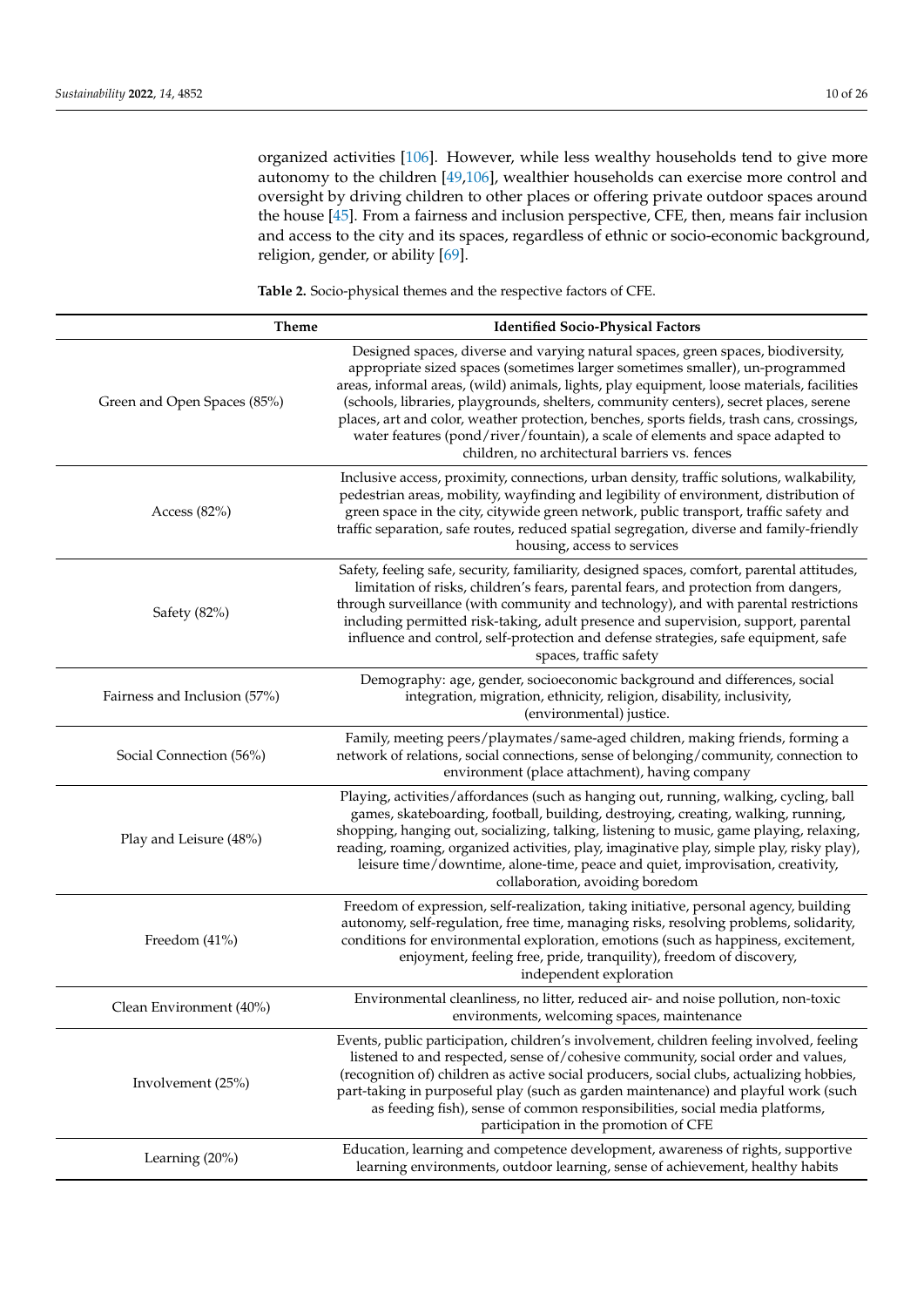#### *3.9. Social Connection*

The theme of social connection is part of a child's participation in the socio-physical environment; it was identified in 56% of the studied papers. Central to this theme is the child's experience of connection to the physical and social environment.

From the child's perspective, social connection typically means a *feeling of belonging* [\[8,](#page-22-6)[25,](#page-23-0)[45,](#page-23-18)[98\]](#page-25-20). It is closely tied to a *sense of stability* [\[13\]](#page-22-21), *familiarity* [\[61\]](#page-24-3), and *feeling secure* (see the theme of safety) [\[61](#page-24-3)[,94\]](#page-25-8). When focused on the physical environment, this is also termed *place-belonging* [\[94\]](#page-25-8), or *place attachment/attachment to place* [\[13](#page-22-21)[,51](#page-23-21)[,61,](#page-24-3)[80\]](#page-24-20). It forms children's relationships with the environment, which strengthens familiarity and stability. This bond could result in the children *feeling stewardship* by wanting to take care of and protect the environment [\[54,](#page-23-26)[105\]](#page-25-18), as well as feeling a part of, and taking part in, their local environment [\[8\]](#page-22-6). This is also referred to as a *place–child exchange* [\[26,](#page-23-1)[45\]](#page-23-18).

Social connection is also more broadly about enabling *meetings* [\[75\]](#page-24-15). A child should be given opportunities to have a *network of social relationships* [\[33,](#page-23-24)[43\]](#page-23-16), such as a *cohesive sense of community* [\[25,](#page-23-0)[27,](#page-23-2)[57,](#page-24-28)[76](#page-24-16)[,87](#page-25-1)[,98\]](#page-25-20), including *social interaction and connection* [\[40](#page-23-13)[,64,](#page-24-26)[99,](#page-25-16)[107\]](#page-25-21). These *diverse interactions* [\[71\]](#page-24-11) should not only include *people of all ages* in the community [\[38](#page-23-11)[,45\]](#page-23-18) but also more generally *friendly people* [\[54\]](#page-23-26). In this respect, children are important to community life [\[107\]](#page-25-21). Children also benefit from other specific connections, such as *relatives and family members* [\[49](#page-23-20)[,54,](#page-23-26)[92\]](#page-25-6) *friends* [\[21,](#page-22-17)[57,](#page-24-28)[61](#page-24-3)[,76](#page-24-16)[,92\]](#page-25-6), and *other children* [\[43](#page-23-16)[,84\]](#page-24-25), such as *peers and playmates* [\[53](#page-23-31)[,77\]](#page-24-17). Dense cities are connected to a lack of opportunity [\[47\]](#page-23-28) and space [\[107\]](#page-25-21) for children to properly form these connections. In settings where connections to peers are sparse, as in high-rise environments, the importance of, e.g., *siblings* might increase [\[53\]](#page-23-31).

#### *3.10. Play and Leisure*

The theme of play and leisure is part of a child's participation in an environment and was identified in 48% of the studied papers. Play and leisure spaces are *negotiated between users* [\[92\]](#page-25-6) and should offer *a wide range of affordances* (see Figure [3\)](#page-5-0) [\[8](#page-22-6)[,75\]](#page-24-15), including for children's favorite activities [\[26\]](#page-23-1), such as *sports and organized physical activity* [\[54\]](#page-23-26), *social activities* [\[53\]](#page-23-31), and *play* [\[44,](#page-23-17)[52\]](#page-23-22), as well as *mobility* [\[50\]](#page-23-30). Children are then dependent on opportunities to actualize these affordances [\[16,](#page-22-12)[17,](#page-22-13)[53\]](#page-23-31).

Play and leisure often focuses on the needs of younger children. For children whose activities qualify as play, *exploration* [\[8](#page-22-6)[,26](#page-23-1)[,30](#page-23-5)[,54](#page-23-26)[,76](#page-24-16)[,80\]](#page-24-20), as well as *being challenged*, are central [\[51](#page-23-21)[,53\]](#page-23-31). Satisfying these needs often means providing *designated play and leisure spaces*, where children have the freedom to *safely challenge themselves* [\[28,](#page-23-3)[62,](#page-24-10)[63,](#page-24-23)[108\]](#page-25-22). However, children also need *possibilities for spontaneous play* [\[34,](#page-23-29)[87\]](#page-25-1) and play that is *not limited to designated play areas* [\[61\]](#page-24-3), which is also connected to the child's right to the entire city [\[53\]](#page-23-31). In addition, older youths also require *places to hang out* during their leisure time [\[53](#page-23-31)[,82\]](#page-24-22) in order to *avoid boredom* [\[39\]](#page-23-12).

#### *3.11. Freedom*

This theme was identified in 41% of the studied papers and centers on several forms of freedom that can be granted to a child  $[42,54,76,95]$  $[42,54,76,95]$  $[42,54,76,95]$  $[42,54,76,95]$ . One form is that of movement/mobility/exploration across physical space; interchangeable variants include a *freedom of movement* [\[34,](#page-23-29)[71](#page-24-11)[,81\]](#page-24-21) and *independent mobility* [\[34,](#page-23-29)[35](#page-23-8)[,49](#page-23-20)[,51](#page-23-21)[,54](#page-23-26)[,95](#page-25-9)[,109\]](#page-25-23). Other variants are *freedom of exploration* [\[22](#page-22-18)[,26,](#page-23-1)[45\]](#page-23-18) and *independent exploration* [\[22\]](#page-22-18), and are important opportunities for *improvisation* [\[71\]](#page-24-11), *creativity* [\[42\]](#page-23-15) and *discovery* [\[48\]](#page-23-19). However, this can also imply freedom from something, such as *freedom from cars* [\[14\]](#page-22-22) or *freedom from other dangers* [\[62,](#page-24-10)[81\]](#page-24-21), which can limit other opportunities, such as for adventure [\[27\]](#page-23-2), through *supervision, restrictions* influenced by adult attitudes [\[80\]](#page-24-20), and *lack of free time* [\[28](#page-23-3)[,69,](#page-24-8)[73\]](#page-24-13).

The overarching idea of *freedom of expression* [\[26\]](#page-23-1) includes opportunities for a child to practice *self-regulation* [\[26\]](#page-23-1), *self-exploration* [\[71\]](#page-24-11), and *self-realization* [\[21](#page-22-17)[,98\]](#page-25-20). These experiences include *building autonomy* [\[46](#page-23-27)[,98\]](#page-25-20), *exercising personal agency* [\[42](#page-23-15)[,101\]](#page-25-13), *managing risks* [\[27,](#page-23-2)[40\]](#page-23-13), and *resolving problems* [\[40\]](#page-23-13). They also represent important opportunities to express emotions, such as *enjoyment* [\[40\]](#page-23-13), *happiness* [\[8](#page-22-6)[,42\]](#page-23-15), *excitement* [\[40\]](#page-23-13), and *pride* [\[40,](#page-23-13)[42\]](#page-23-15).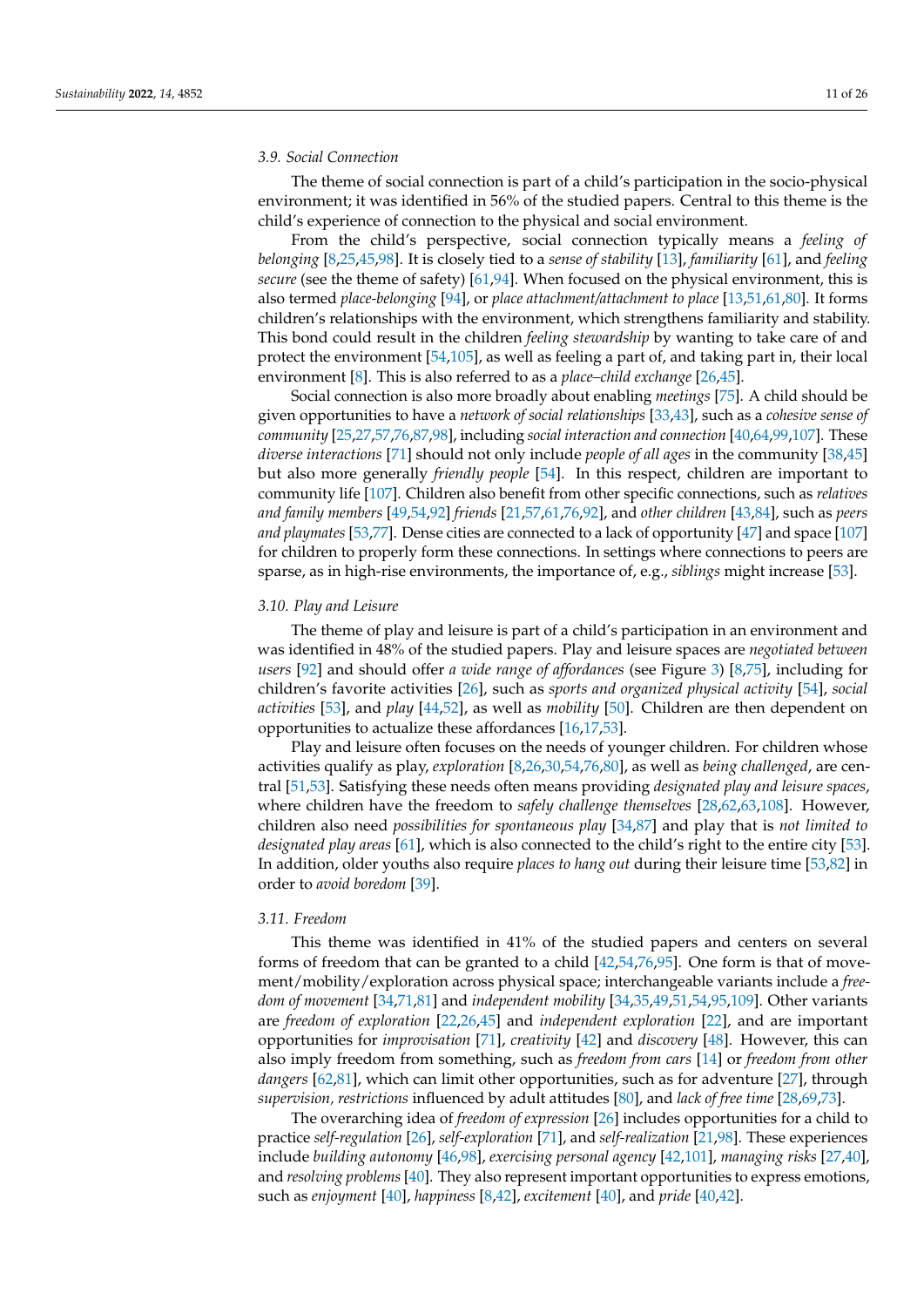#### *3.12. A Clean Environment*

The succinct list of the general factors pertaining to a clean environment includes prerequisites of particular importance to CFE but that are widely recognized as a global interest beneficial to all beings. They were addressed by approx. 40% of the studies. This includes explicit mentions of *environmental cleanliness*, which can connect to *maintenance and management* activities [\[25](#page-23-0)[,41,](#page-23-14)[42,](#page-23-15)[44](#page-23-17)[,47,](#page-23-28)[63\]](#page-24-23), *systems* or *facilities for sanitation* [\[65,](#page-24-4)[66](#page-24-5)[,69,](#page-24-8)[79](#page-24-19)[,82](#page-24-22)[,88\]](#page-25-2), or *reducing litter* [\[24,](#page-22-20)[25,](#page-23-0)[28](#page-23-3)[,42](#page-23-15)[,63,](#page-24-23)[78,](#page-24-18)[106\]](#page-25-19). One of the most consistently mentioned manifestations of environmental cleanliness over time is a *pollution-free environment* [\[14](#page-22-22)[,16,](#page-22-12)[24](#page-22-20)[,48,](#page-23-19)[49](#page-23-20)[,54,](#page-23-26)[76](#page-24-16)[,86,](#page-25-0)[87,](#page-25-1)[107](#page-25-21)[,109\]](#page-25-23). Although this most often refers to the absence of chemical pollution, such as air pollution, this can also include noise pollution [\[21,](#page-22-17)[25,](#page-23-0)[44](#page-23-17)[,53,](#page-23-31)[56,](#page-23-25)[73\]](#page-24-13); however, this is not a reason to limit the children's own opportunities to make noise [\[106\]](#page-25-19).

#### *3.13. Involvement*

In 25% of the papers, *involving children* in their surrounding environment was seen as an integral part of CFE [\[59](#page-24-1)[,68\]](#page-24-7). This not only means explicitly *recognizing children as a user group* [\[35\]](#page-23-8), an *interest group* [\[107\]](#page-25-21), and as *active social producers* [\[87\]](#page-25-1), but also utilizing *effective involvement* [\[59\]](#page-24-1) and *direct involvement* in more formal contexts such as children's councils [\[56\]](#page-23-25), as well as informal processes [\[59\]](#page-24-1), to shift the view of children being regarded as problems [\[33\]](#page-23-24). This could be achieved at different stages of planning, design, construction, or management [\[21](#page-22-17)[,30\]](#page-23-5), to foster a strong connection to the environment [\[25\]](#page-23-0). This can make children more active participants in society [\[86\]](#page-25-0). In essence, involvement entails not only children's perspectives [\[21\]](#page-22-17) but also the promotion of children's needs for learning and development [\[56\]](#page-23-25).

#### <span id="page-11-0"></span>*3.14. Learning*

In 20% of the papers, *education* was viewed as important for CFE [\[56,](#page-23-25)[67,](#page-24-6)[86\]](#page-25-0), even as a basic service [\[21,](#page-22-17)[69,](#page-24-8)[79](#page-24-19)[,82\]](#page-24-22). In addition to the school-based learning system, this also refers to general learning and competence development [\[26\]](#page-23-1), such as an *awareness of children's own rights* [\[56,](#page-23-25)[110\]](#page-25-24), teaching and learning through *collaboration* [\[55\]](#page-23-23) and *social interaction*, where children can learn skills such as cooperation, sharing and taking turns [\[64\]](#page-24-26). In this sense, learning is grounded in social connection and involvement [\[14\]](#page-22-22) and requires a supportive learning environment [\[77\]](#page-24-17).

#### *3.15. Socio-Physical Overlap*

The ten identified socio-physical themes of CFE have been discussed to varying degrees. In the 88 papers studied, the average number of themes discussed in each paper was 5, with quite a wide overlap between some of the themes. The pattern of this overlap is demonstrated as a cross-tabulation in Table [3,](#page-12-0) below, where the horizontal correlation frequencies of a theme are shown relative to the total number of studies discussing that particular theme, along with the vertical correlation representing the consistency of occurrences within a theme.

Overall, Table [3](#page-12-0) suggests that the themes of CFE are rather closely interlinked and that the papers studied have focused particularly on the physical spaces, access, and safety (and to some degree, also, social connection and fairness), while less focus has been placed on involvement and learning. This forms a general idea of the distribution between themes, as well as the central and peripheral topics framed by the delimitations; the low scores of involvement and learning are partly a result of excluding papers focusing on participation and school settings, while the high scores of physical spaces and access may be an extension of focusing on the term "child-friendly environments" and its characteristics. However, percentages that either align or deviate from this general distribution can also highlight specific links across themes. For example, of the (35) papers discussing a clean environment, all (100%) also discussed safety. In contrast, only 40% of the (71) studies discussing safety also addressed a clean environment, which, likely due to the high number of studies, more closely resembles the values expressed in Table [2.](#page-9-0)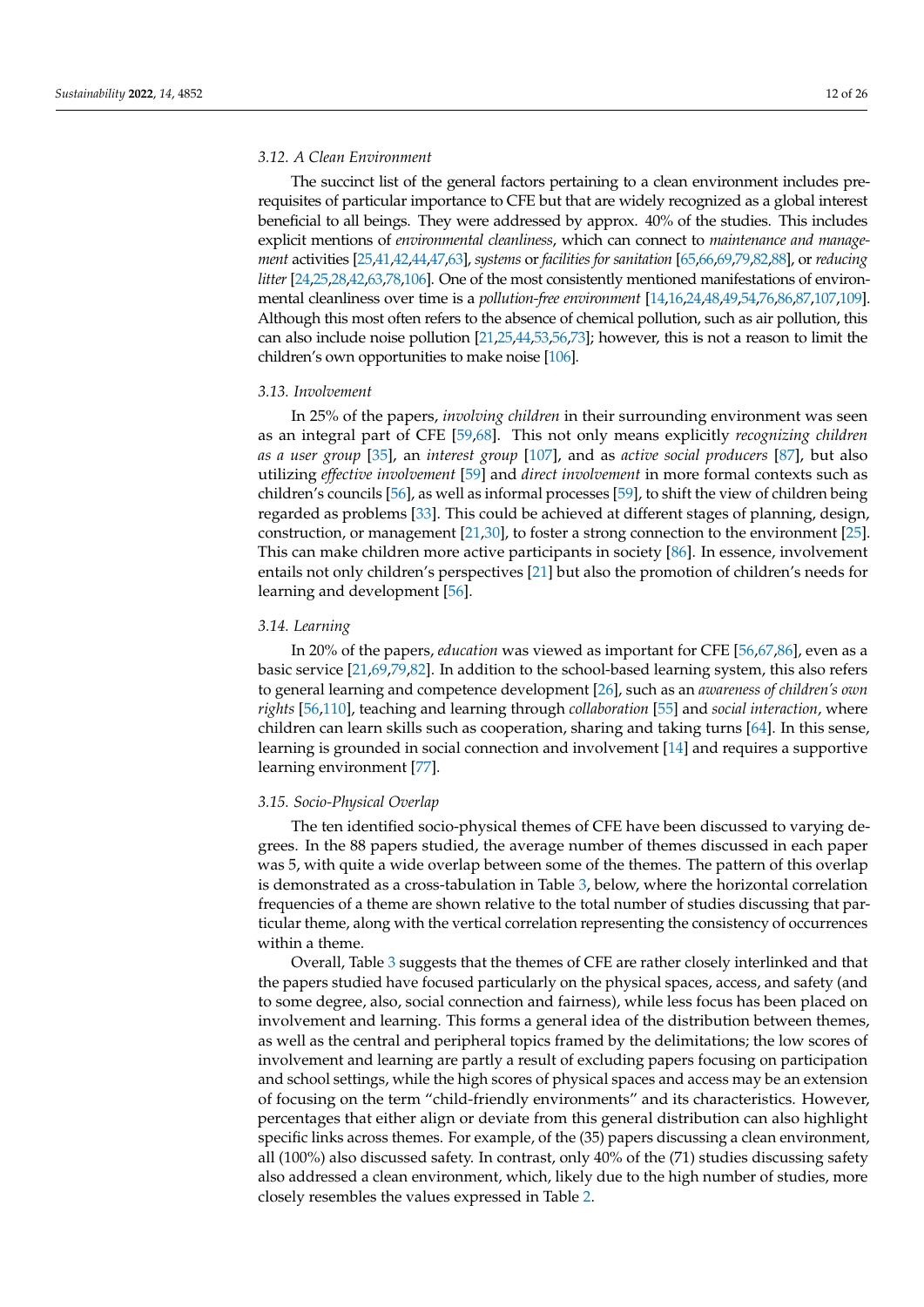Since 1998, most of the ten themes have been consistently discussed, particularly green and open spaces, as well as safety. However, if the table were also to buffer the irregularities caused by a sample size of 1/year, this would also include access and fairness. Overall, the table shows that these themes are generally discussed together, or at least, in parallel. Although the discussion may have started primarily with six out of the current ten themes, it has consistently included multiple socio-physical themes over time.

<span id="page-12-0"></span>**Table 3.** The cross-tabulation (as a percentage) of the outlined socio-physical dimensions discussed in the same papers.

|                   | <b>Spaces</b> | Access          | Safety | Social<br>Connec-<br>tion | Fair      | Play | Freedom   | Clean | Involvement | Learning |
|-------------------|---------------|-----------------|--------|---------------------------|-----------|------|-----------|-------|-------------|----------|
| <b>Spaces</b>     | 100           | 83              | 87     | 61                        | 55        | 53   | 43        | 43    | 21          | 20       |
| Access            | 88            | 100             | 89     | 61                        | 61        | 46   | 44        | 47    | 24          | 18       |
| <b>Safety</b>     | 75            | 73              | 100    | 51                        | 48        | 41   | 38        | 40    | 18          | 16       |
| <b>Connection</b> | 94            | 90              | 92     | 100                       | 63        | 59   | 53        | 49    | 18          | 22       |
| Fair              | 85            | 89              | 85     | 56                        | 100       | 36   | 36        | 42    | 16          | 15       |
| Play              | 93            | 79              | 84     | 67                        | 47        | 100  | 49        | 47    | 19          | 21       |
| Freedom           | 94            | 91              | 94     | 74                        | 57        | 60   | 100       | 49    | 14          | 34       |
| Clean             | 94            | 97              | 100    | 69                        | 66        | 57   | 49        | 100   | 20          | 23       |
| Involvemer        | 73            | 77              | 73     | 41                        | 41        | 36   | 23        | 32    | 100         | 23       |
| Learning          | 83            | 72 <sup>1</sup> | 78     | 61                        | 44        | 50   | 67        | 44    | 28          | 100      |
| Legend            |               | $0 - 19$        |        | $20 - 39$                 | $40 - 59$ |      | $60 - 79$ |       | 80 99       |          |

#### **4. Discussion—What, How, and by Whom?**

Child-friendliness as a concept includes a pursuit for the development of urban environments for the benefit of children since over 20 years. As such, the results from our analysis of the 88 papers portray a trend in the development of what is becoming an increasingly well-established socio-physical concept. This discussion relates these results to current socio-physical frameworks and challenges, focusing on what, how, and by whom the complexities of CFE can be realized.

#### *4.1. What*

The results frame CFE in terms of ten socio-physical themes. Likely due to their common frameworks (such as the UNCRC and the CFCI), a high number of common factors fell neatly into their respective themes. Despite this fact, there are many examples demonstrating how these themes relate to each other and may be dependent on each other for CFE to be realized.

Much like having a clean environment is sometimes described as a basic service [\[61\]](#page-24-3) and can be understood as a basis for any type of sustainable development (addressed partly in the SDG goal number 3), also having available green and open spaces can be viewed as imperative to certain groups of people, such as women, children, the elderly, and people with disabilities (SDG 11.7). In the case of CFE, the availability of different kinds of spaces suitable for children is seen as particularly important for a child's development [\[72\]](#page-24-12). In the results, this is seen as the need for a wide range of green and open spaces [\[59\]](#page-24-1). A lack of available spaces also limits the possibilities for spontaneous play  $[34,87]$  $[34,87]$ , which, in turn, can limit the spaces in which to go to exercise independent mobility [\[8](#page-22-6)[,80\]](#page-24-20). However, in densifying cities, the demands for space are often limited by the pressures of densification [\[107\]](#page-25-21), which can result in the insufficient provision of some qualities in the open spaces [\[73\]](#page-24-13) or in the absence of certain types of spaces, such as natural play areas [\[91\]](#page-25-5). The shortage of space becomes a particularly dire problem for the realization of CFE in high-density areas, where fewer alternatives leave no room for compromise [\[48\]](#page-23-19). This can be seen as a failure to provide a non-negotiable aspect of CFE.

As socio-physical environmental factors interplay, they can have a cascading effect across the themes of CFE, as an absence of green and open space, in turn, can affect a child's social connection, freedom, play, learning, and involvement. A child whose movements become limited to a familiar environment may then not be offered the possibility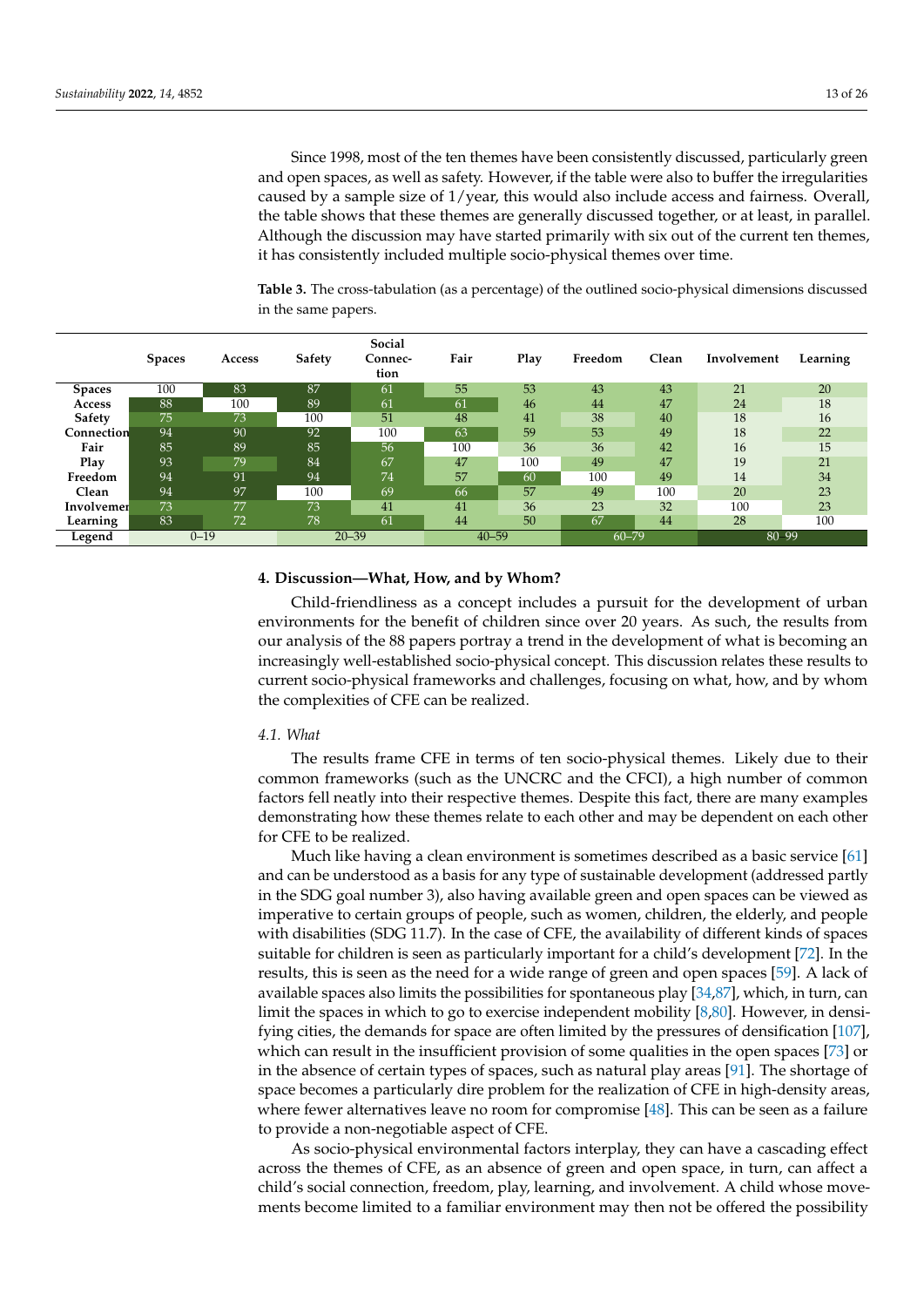of challenging explorations [\[30\]](#page-23-5), which can stifle the child's knowledge of their own surroundings [\[47\]](#page-23-28). This provides neither learning that is grounded in involvement [\[14\]](#page-22-22), nor the required supportive learning environment needed for the child's development [\[77\]](#page-24-17). This scenario also means that the child risks not forming certain relationships or attachments, such as engaging in social interaction and getting a sense of place [\[34\]](#page-23-29). The lack of connection with other individuals can, in turn, make children less likely to participate in planning [\[86\]](#page-25-0).

Provided that there are green and open spaces available, access, for example, is required. On the societal level, this is premised on the distribution of green space and facilities throughout the city [\[64](#page-24-26)[,74\]](#page-24-14), and, where unequal distribution is a problem of spatial and social segregation [\[57](#page-24-28)[,86](#page-25-0)[,87\]](#page-25-1), by perpetuating unfairness and exclusivity. In this way, fairness can be seen as an equal opportunity to access the city's services and spaces [\[33\]](#page-23-24), such as leisure facilities or green spaces [\[53\]](#page-23-31).

On an individual level, access is premised on the familial arrangements made between a child and a caregiver. A key decision that the caregiver will make is on how to strike the balance between competing demands. On the one hand, children need to engage with the outdoor environment. On the other hand, they need to be protected from people and traffic that may be a danger to them [\[25\]](#page-23-0). This also means balancing the elements of a child's freedom, such as adventure [\[64\]](#page-24-26), their right to the public realm [\[101\]](#page-25-13), and a child's own riskmanagement regarding safety. In these instances, there may be a difference between feeling safe and being safe [\[34\]](#page-23-29). For example, a caregiver's concern about danger can lead them to regulate the child's free time, in turn, limiting the child's independent mobility [\[34,](#page-23-29)[41](#page-23-14)[,50](#page-23-30)[,86\]](#page-25-0), which also means that the child gets less opportunity to exercise autonomy, adventure, and measured risk-taking [\[27,](#page-23-2)[51](#page-23-21)[,54\]](#page-23-26). Too much emphasis on safety [\[25\]](#page-23-0) can lead to overprotection [\[86\]](#page-25-0) and is an example of how different perspectives are needed to form a fuller picture of CFE. It also demonstrates how access to environments requires that both favorable physical and social conditions are present.

#### *4.2. How*

From the start, the development of CFE has had the support of policy-based frameworks. For example, the UNCRC highlighted the three (or four) P's (protection, provision, participation (and prevention)) that are commonly referenced and used as a common vocabulary throughout the papers in this review. The framework lays out various principles, such as inclusion, the prioritization of children's needs, and their right to healthy development and involvement (articles 2, 3, 6, and 12 [\[11\]](#page-22-9)), which continue to be central to CFE literature. These particular articles later became a point of reference for the CFCI, linking the studied papers referencing the CFCI back to the UNCRC's wider framework. The UNCRC also surfaces as an indicator for CFE in some papers highlighting policy and governance [\[66](#page-24-5)[,67\]](#page-24-6), which coincides with topics such as the child's protection from harm and the provision of sufficient environments.

The CFCI has amassed a particular sway and an early influence on the understanding of CFE, and still permeates the research literature on the topic. This framework is not only commonly referenced but also remains thematically aligned with the focus and expressed indicators of many individual cases observed in this review, showing significant overlap between the CFCI's nine-point definition (Figure [1\)](#page-3-0) and the ten socio-physical themes in this study (Sections [3.5](#page-6-0)[–3.14\)](#page-11-0). On the whole, there also seems to be a consensus regarding viewing the CFE as an integrated socio-physical goal. However, there is a difference in the socio-physical balance between the studies and the framework; although the CFCI is specifically framed to include the physical environment, there is a tendency to emphasize social aspects, such as participation, to group together the physical factors, and offer a modest explanation on the importance of the link between them. Meanwhile, the results show a consistent tendency to primarily center the discussions on safety, social connection, and the physical environment, such as access to green and open spaces (see Tables [2](#page-9-0) and [3.](#page-12-0)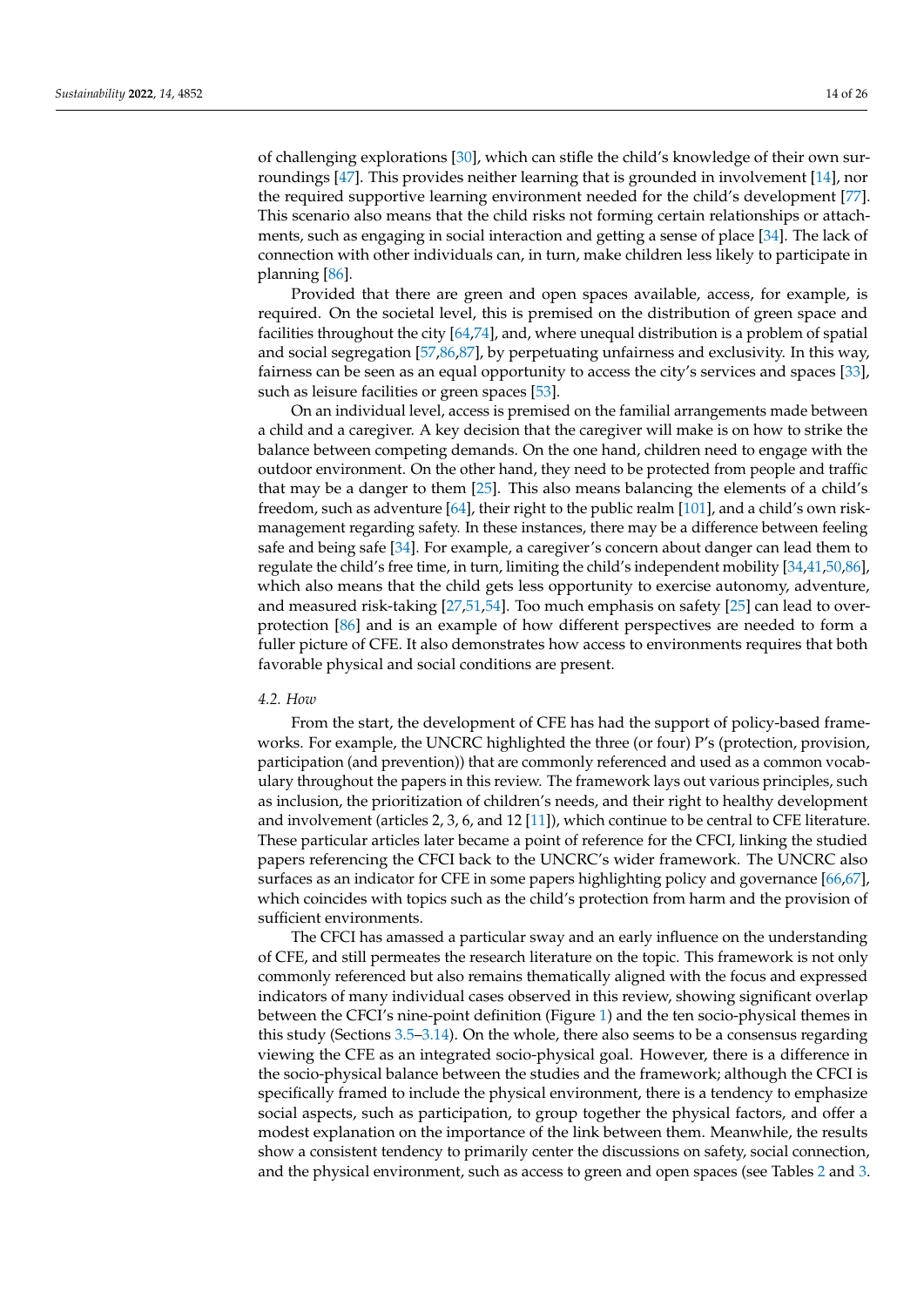Capturing both these separate themes and the main socio-physical links between them is important for the definition and could likely boost CFE as a socio-physical whole.

Many have recognized that CFE can help provide sustainable environments that are appropriate for all age groups in several ways [\[8\]](#page-22-6). However, the conceptual breadth could impact its perceived achievability, as well as the possibility to formulate a cohesive process for creating CFE in general. For this reason, and in addition to the early frameworks working toward CFE, defining a clear relationship with other sustainable development frameworks may help put this in a processual relationship, as well as to cement its importance. From 2015 onward, the CFE literature has shown a few clear overlaps with the SDGs. The CFCI describes this overlap in relation to goal 11, regarding sustainable cities and communities, which has a clear focus on inclusivity, safety, resilience, and sustainability that aligns with the most commonly discussed aspects in this review. However, there are also other common denominators, as reducing the number of road injuries and deaths (SDG 3.6), which coincides with perhaps the most common safety risk found in the studied literature, and reducing illnesses caused by harmful chemicals and pollution (SDG 3.9).

#### *4.3. By Whom*

Beyond a socio-physical concept, CFE is a vision enabled by child-centered priorities. It demands priority on many levels, such as planning [\[43\]](#page-23-16), commercial [\[72\]](#page-24-12), and political priorities [\[67\]](#page-24-6). This means prioritizing the interest of the child [\[79\]](#page-24-19), by, for example, preserving communal nature when densifying [\[74\]](#page-24-14). Although the importance of CFE may not be restricted to GDP [\[66](#page-24-5)[,67\]](#page-24-6), there is also a need for making children an economic priority that can enable their needs to be met [\[66\]](#page-24-5). For this reason, CFE is enabled by balancing priorities and resource efficiency [\[67\]](#page-24-6) through the processes of well-functioning democratic governance [\[66\]](#page-24-5) and long-term perspectives [\[99\]](#page-25-16).

The realization of CFE necessarily involves multiple activities and actors who are active within the landscape, as demonstrated both in the frameworks and in the results of this study. For example, the UNCRC's non-negotiable obligations apply to governments and individuals alike [\[11\]](#page-22-9), although the specific articles central to the creation of the CFCI focus on government, as well as administrative and legal authorities. The CFCI also includes a wide range of actors, listing governments, stakeholders, the private sector, academia, the media, and children [\[11\]](#page-22-9). Similarly, the mentioned examples of SDGs (mainly number 3 and 11) address research, planning, policy, and cooperation as the *means of achieving* the goals. Many of the actors and activities are echoed in the results of this study, which highlight multiple key actors that engage in activities from planning, design, management and maintenance, participation and regulation, to education and collaboration. This collectively points to CFE being a multi-stakeholder endeavor.

As a multi-stakeholder endeavor, CFE implicates all kinds of built urban environments. It also creates a complex variation of aligning and competing interests, commonly such as densification [\[6\]](#page-22-4). In this regard, the individual stakeholder is a link in a long, dependent, and interconnected chain of stakeholders realizing CFE. The idea that the chain is only as strong as the weakest link means that CFE necessarily provides a platform for the systematic inclusion of the less powerful and less prioritized perspectives. This enforces the notion that the urban environment is an environment for all but that is also, in some respect, created by all. Moving forward toward a sustainable CFE, it is important that the multitudinous perspectives coming together work as a strength for CFE.

#### **5. Methodological Discussion**

There are a few given delimitations of this structured review on CFE. As the review has focused on the term "child-friendly environments" and similar, it does not claim to cover all literature that might be of relevance for the subject, and formulations including "youth-friendly" and "adolescent-friendly" were automatically filtered out by the search, as was non-English literature. Due to the chosen term, the study may not have captured factors specific to particular types of spaces but may rather represent CFE in general. The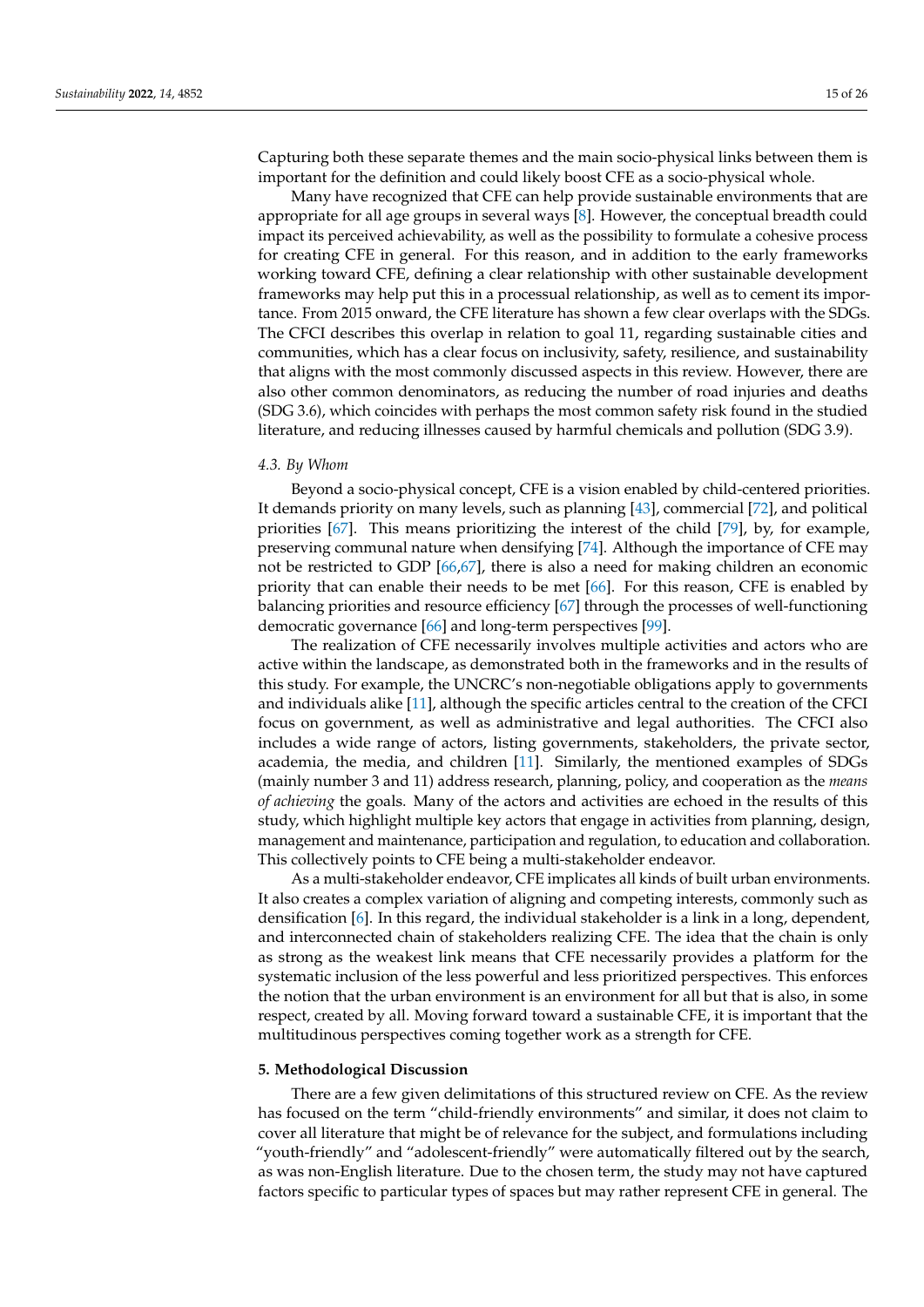inclusion of reviews may have led to some results being represented more than once. The exclusion of areas in certain socio-economic conditions (such as severe poverty areas and disaster areas) and the uneven global distribution of studies have probably led to an overrepresentation of socio-economically privileged contexts. For this reason, some impacting factors relating to economic safety may be underrepresented in this study. By using the socio-physical perspective, the study favored activities by professionals of the built environment. However, most studies from a child's perspective contained strong elements of participation, even if it was not the focus of the study.

#### **6. Conclusions**

- The concept of CFE has gained much recognition in separate research literature globally during the last 20 years, but there is a lack of knowledge compilation.
- The knowledge in the research literature on CFE can be grouped into ten recurring themes: green and open spaces; access; safety; fairness and inclusion; social connection; play and leisure; a clean environment; freedom; involvement; and learning. These clearly demonstrate both the social and physical aspects of CFE and their interplay.
- While all themes are of great importance for CFE and are also interdependent, the most fundamental ones can be expected to be green and open spaces, along with access.
- Despite these themes being general indicators and important for the realization of CFE, their implementation and realization in various contexts is always specific.
- An important part of the realization of CFE is through a multi-stakeholder endeavor, such as processes with governance approaches, where various actors and stakeholders engage and gain a common understanding of CFE in various contexts and scales. It requires both a child perspective, with adult society as a whole taking responsibility for children, and children's own perspectives, with children's participation.
- CFE provides the possibility not only to promote children's participation but also for implementing basic qualities in the socio-physical environments of children, as part of sustainable development. While this study provides a basis for this, future studies will need to further increase the understanding of CFE, both as a theoretical concept and as a striving toward change through various collaborative processes.

**Author Contributions:** Conceptualization, M.J. (Märit Jansson) and M.J. (Maria Johansson); methodology, M.J. (Märit Jansson) and M.J. (Maria Johansson); formal analysis, M.J. (Märit Jansson), A.Z. and E.H.; resources, M.J. (Märit Jansson); writing—original draft preparation, M.J. (Märit Jansson) and E.H.; writing—review and editing, M.J. (Märit Jansson), E.H., M.J. (Maria Johansson) and A.Z.; visualization, E.H.; project administration, M.J. (Märit Jansson); funding acquisition, M.J. (Märit Jansson). All authors have read and agreed to the published version of the manuscript.

**Funding:** This paper was funded by the Swedish Research Council for Environment, Agricultural Sciences and Spatial Planning, FORMAS, grant number 225-2014-1552 and 2016-00264, and also by Arkus, grant number 941.

**Institutional Review Board Statement:** Not applicable.

**Informed Consent Statement:** Not applicable.

**Acknowledgments:** The authors acknowledge the technical support of Julia Schneider in the preparation of the manuscript.

**Conflicts of Interest:** The authors declare no conflict of interest.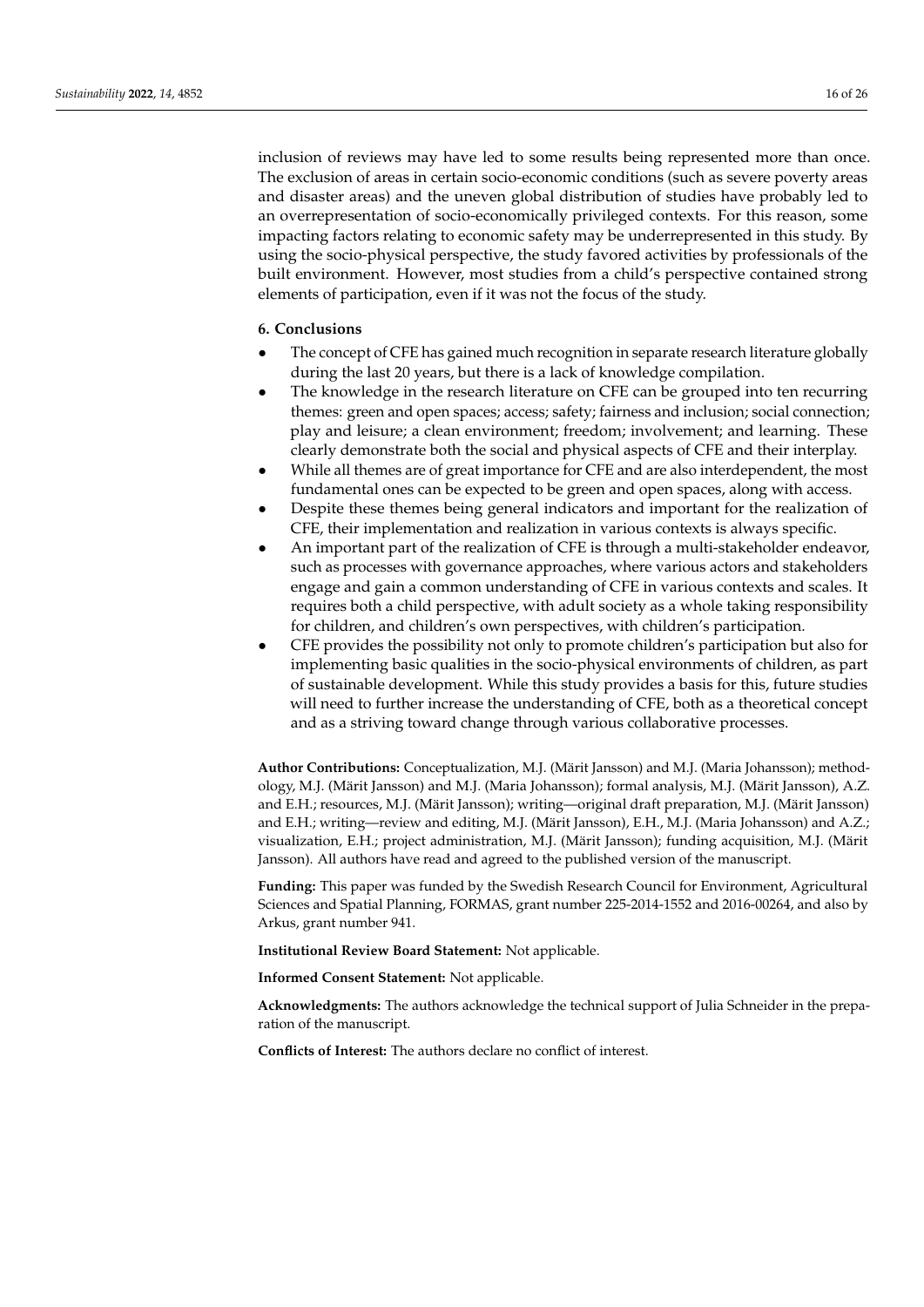## <span id="page-16-0"></span>**Appendix A**

**Year Title Authors Method Perspective 1998** Creating child-friendly environments: case studies on children's participation in three European countries Horelli Multi-method; mainly drawing, writing, discussions. Children, (somewhat) planners and decision-makers **2001** Children's access to local environments: a case study of Christchurch, New Zealand Tranter and Pawson<br>bservations Children, parents, planners **<sup>2002</sup>** The child friendly cities Figure 2 Corsi Corsi Review Children and planners<br>initiative in Italy **2002** "We know something someone doesn't know": children speak out on local conditions in Johannesburg Kruger and Chawla<br>
drawing mann drawing, mapping Children **2003** Children's Dens Kylin Walking and interviews Children and adults **2003** Bleak prospects? Urban planning, family housing and children's outdoor spaces in the capital of the Netherlands Karsten Review of building program Planners, policy-makers, decision-makers **2004** The extent of children's independent mobility and the number of actualized affordances as criteria for child-friendly environments Kyttä Case study Children (and parents) **2004** An internet-based design game as a mediator of children's environmental visions Kyttä, Kaaja and Horelli Questionnaire, playing destionnaire, playing<br>games, interviews **<sup>2005</sup>** Children's friendship with Principle is the place: a conceptual Inquiry Chatterjee Review **<sup>2006</sup>** Children in the city: reclaiming Karsten and van Vliet **Interview** Parents **2006** Parental perceptions of contributions of school and neighborhood to children's psychological wellness Jutras and Lepage Interviews Parents **2007** Children's independent mobility: a review of recent Italian literature Prezza Review Review Parents **2007** Environmental child-friendliness: collaboration and future research Björklid and Nordström Review Collaborative **2007** Interpretations of urban child-friendliness: a comparative study of two neighborhoods in Helsinki and Rome Haikkola, Giuseppina Pacilli, Horelli and Prezza Interviews Children, parents, professionals, elderly **2007** Constructing a theoretical framework for environmental child-friendliness Horelli Review Youth, researchers

**Table A1.** List of studies included in the literature review.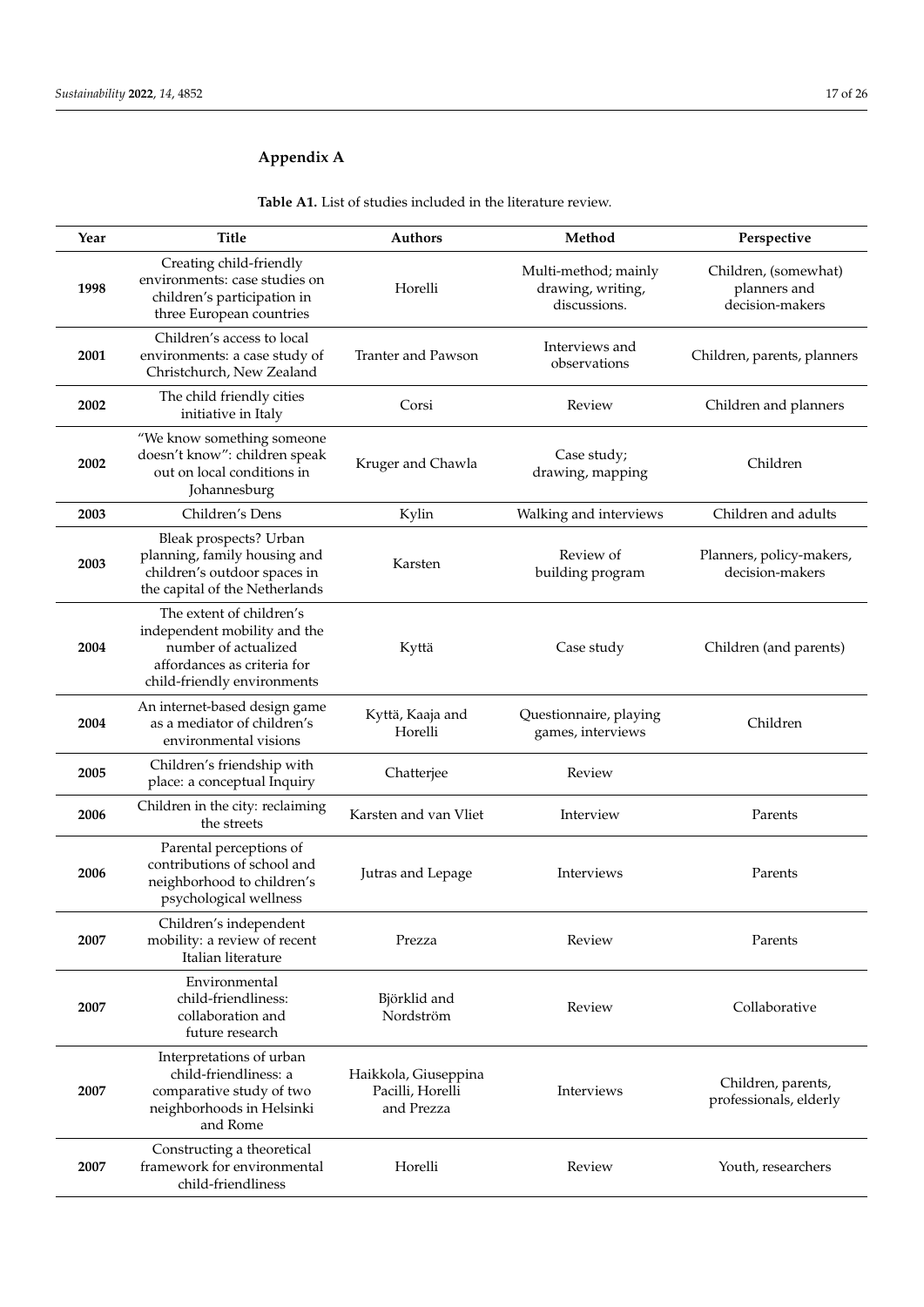| Year | <b>Title</b>                                                                                                          | Authors                                                                           | Method                                   | Perspective                    |
|------|-----------------------------------------------------------------------------------------------------------------------|-----------------------------------------------------------------------------------|------------------------------------------|--------------------------------|
| 2007 | Creating child-friendly cities: the<br>case of Denver, USA                                                            | Kingston, Wridt,<br>Chawla, van Vliet<br>and Brink                                | Project analysis                         |                                |
| 2008 | Space-oriented children's policy:<br>creating child-friendly<br>communities to improve children's<br>well-being       | Gill                                                                              |                                          |                                |
| 2008 | Child-friendly cities and land use<br>planning: implications for<br>children's health                                 | McAllister                                                                        | Review and content<br>analysis           |                                |
| 2008 | Urban public space as a<br>co-educator: children's<br>socialization in Ghent                                          | De Visscher and<br>Review, plus photographs<br>and discussions<br>Bouverne-de Bie |                                          | Children                       |
| 2008 | <b>Escaping Monstropolis:</b><br>child-friendly cities, peak oil and<br>Monsters, Inc.                                |                                                                                   | Tranter and Sharpe                       |                                |
| 2010 | Place matters: the significance of<br>place attachments for<br>children's wellbeing                                   | Jack                                                                              | Critical review of<br>government policy  |                                |
| 2010 | Measuring government<br>performance in realizing child<br>rights and child wellbeing: the<br>approach and indicators  | Mekonen                                                                           | Quantitative assessment<br>through index | Government,<br>decision-makers |
| 2010 | Monitoring the commitment and<br>child-friendliness of governments:<br>a new approach from Africa                     | Bequele                                                                           | Quantitative assessment<br>through index | Government,<br>decision-makers |
| 2010 | Child-friendly cities: a place for<br>active citizenships in geographical<br>and environmental education              | Wilks                                                                             | Multi-method; mapping,<br>surveys, etc.  | Children and youth             |
| 2010 | The hope for oil crisis: children, oil<br>vulnerability and<br>(in)dependent mobility                                 | Sharpe and Trenter                                                                |                                          |                                |
| 2010 | Urban research and child-friendly<br>cities: a new Australian outline                                                 | Woolcock, Gleeson<br>and Randolph                                                 | Review                                   | Research                       |
| 2010 | Children's views on child-friendly<br>environments in different<br>geographical, cultural and social<br>neighborhoods | Nordström                                                                         | Questionnaire                            | Children                       |
| 2010 | The journey and the destination<br>matter: child-friendly cities and<br>children's right to the city                  | Whitzman,<br>Worthington and<br>Mizrachi                                          | Case study, multi-method                 | Multiple stakeholders          |
| 2011 | Mapping and characterizing<br>children's daily mobility in urban<br>residential areas in Turku, Finland               | Fagerholm and Broberg                                                             | Multi-method                             | Children                       |
| 2011 | Child-friendly urban environment<br>and playgrounds in Warsaw                                                         | Pawlikowska-<br>Pietchotka                                                        | Survey                                   | Children and<br>caregivers     |
| 2012 | Garden affordances for social<br>learning, play and building<br>nature-child relationships                            | Laaksoharju, Rappe<br>and Kaivola                                                 | Multi: content<br>analysis, ethnography  | Children                       |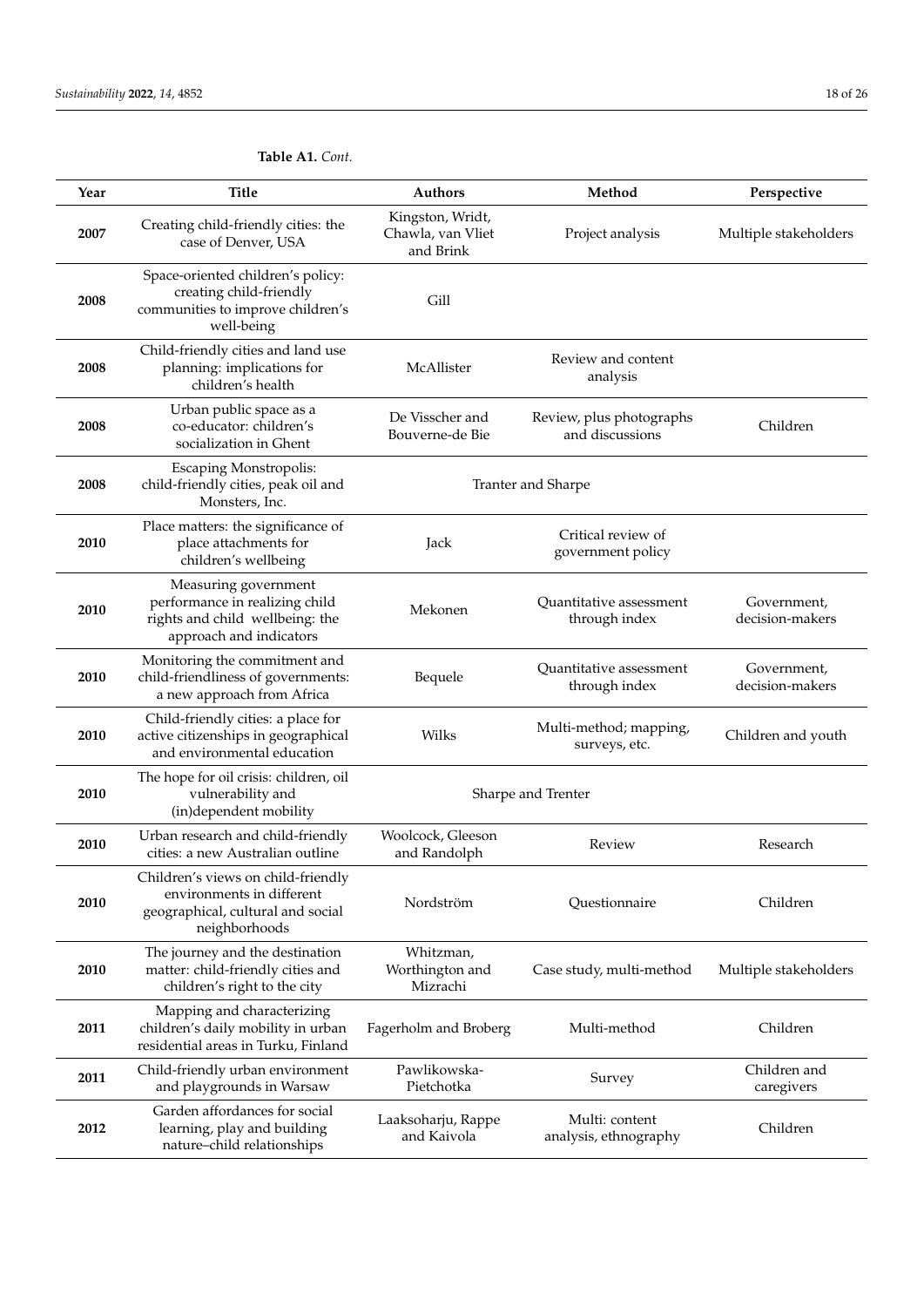| Year | <b>Title</b>                                                                                                                                   | Authors                                | Method                                                          | Perspective                                |
|------|------------------------------------------------------------------------------------------------------------------------------------------------|----------------------------------------|-----------------------------------------------------------------|--------------------------------------------|
| 2012 | Creating child-friendly high-rise<br>environments: beyond wastelands<br>and glasshouses                                                        | Whitzman<br>and Mizrachi               | Multi-method                                                    | Children,<br>youth, parents                |
| 2012 | Living on a rural island: children<br>identify assets, problems and<br>solutions for health and well-being                                     | Pivik                                  | Multi-method                                                    | Children, youth, adults<br>around children |
| 2013 | City children and genderfied<br>neighborhoods: the new<br>generation as urban<br>regeneration strategy                                         | Van den Berg                           | Discourse analysis                                              | Gender-based                               |
| 2013 | Crafting child-friendly cities:<br>evidence from Biratnagar<br>sub-metropolitan city,<br>eastern Nepal                                         | Nikku and Pokrehl                      | Interviews, focus group,<br>secondary data                      | Stakeholders                               |
| 2013 | Assessment of the<br>child-friendliness of the Kücük<br>Ayasofya Neighborhood in<br>Istanbul, Turkey                                           | Tandogan and Ergun                     | Survey                                                          | Children, (parents and<br>educators)       |
| 2013 | Building child-friendly cities in the<br>MENA region                                                                                           | Nour                                   |                                                                 |                                            |
| 2013 | Child-friendly urban structures:<br><b>Bullerby</b> revisited                                                                                  | Broberg, Kyttä<br>and Fagerholm        | SoftGIS survey                                                  | Children                                   |
| 2013 | "The future lies in our hands":<br>children as researchers and<br>environmental change agents in<br>designing a child-friendly<br>neighborhood | Malone                                 | Multi-method: drawings,<br>discussions,<br>interviews, surveys. | Children                                   |
| 2013 | Children's nomination of friendly<br>places in an urban neighborhood<br>in Shiraz, Iran                                                        | Ramezani and Said                      | Interviews                                                      | Children                                   |
| 2014 | Lack of child-environment<br>congruence in Cherbourg,<br>Australia: obstacles to well-being<br>in an indigenous community                      | Kreutz                                 | Multi-method; photo,<br>interviews, etc.                        | Children (parents and<br>educators)        |
| 2015 | Kids in the city: children's use and<br>experiences of urban<br>neighborhoods in Auckland,<br>New Zealand                                      | Carroll, Witten, Kearns<br>and Donovan | Multi-method,<br>mainly interviews                              | Children (and parents)                     |
| 2015 | Children's rights and the crisis of<br>rapid urbanization                                                                                      | Malone                                 |                                                                 | Policymakers                               |
| 2015 | Middle-class households with<br>children on vertical family living<br>in Hong Kong                                                             | Karsten                                | Multi-method,<br>mainly interviews                              | Parents                                    |
| 2015 | Children's perspectives on their<br>urban environment and their<br>appropriation of public spaces in<br>Mexico City                            | Gülgönen and Corona                    | Multi-method,<br>mainly interviews                              | Children                                   |
| 2015 | Child-friendly cities in a<br>globalizing world: different<br>approaches and a typology of<br>children's roles                                 | van Vliet and Karsten                  |                                                                 |                                            |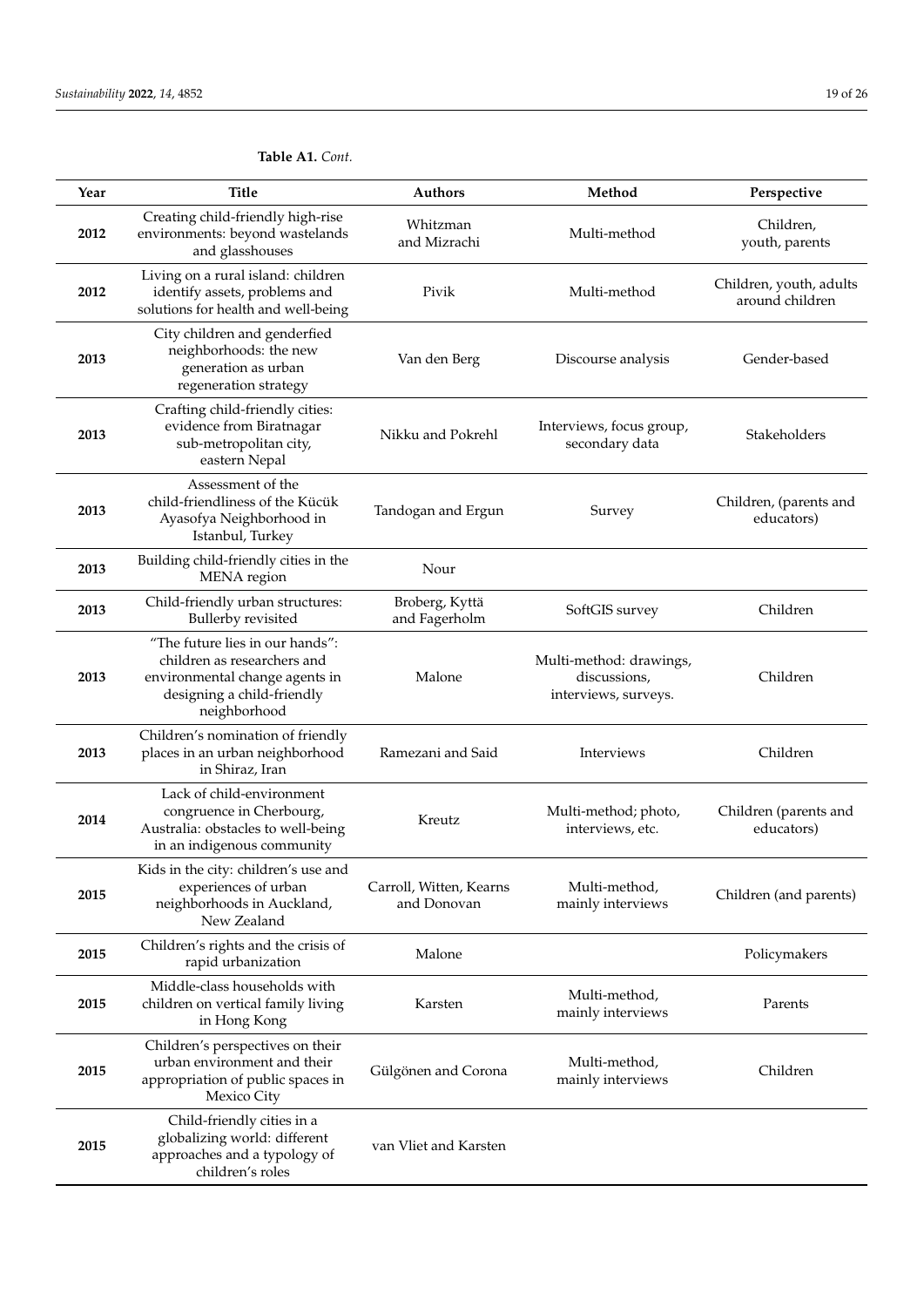**2017**

**2017**

impact children and contribute to planning: a case study of neighborhood design from Boulder, Colorado, USA

Preschoolers' perceptions of neighborhood environment, safety, and help-seeking

#### **Year Title Authors Method Perspective 2015** Listening to "Generation Jacobs": A case study in participatory engagement for a child-friendly city Ellis, Monaghan and McDonald Photovoice Children and planners<br>McDonald **2015** Child-friendly New Westminster Ross Survey Children, youth, parents **2015** Making cities more child- and nature-friendly: a child-focused study of nature connectedness in New Zealand cities Freeman, van Heezik, Hand and Stein Multi-method, mainly interviews Children **2015** Urban inclusion as wellbeing: exploring children's account of confronting diversity on inner-city streets Witten, Kearns and Carroll Walking interviews and group discussions Children **2015** Age- and child-friendly cities and the promise of intergenerational space Biggs and Carr **2016** Can the neighborhood built environment make a difference in children's development? Villanueva, Badland, Kvalsvig, O'Connor, Christian, Woolcock, Giles-Corti and Goldfeld Review **2016** Youth master plans as potential roadmaps to creating child- and youth-friendly cities Cushing Multi-method Stakeholders **2016** Pop-up kids: exploring children's experience of temporary public space McGlone Multi-method; mainly interviews Children **2016** The role of green spaces and their management in a child-friendly urban village Jansson, Sundevall and Wales Child-led walks/interviews Children **2016** Assessing the play provisions for children in urban neighborhoods of India: Case study Nagpur, Maharashtra Bhonsle and Adane Multi-method Children, parents **2016** "Because we are all people": outcomes and reflections from young people's participation in the planning and design of child-friendly public spaces Derr and Tarantini Multi-method Children, youth **2017** Association between the built environment and children's independent mobility: a meta-analytic review Sharmin and Meta-analysis (review) Researchers How participatory processes

Katz, McLeigh and El szwek

Derr and Kovács Multi-method Children and youth

Interviews and

nterviews and<br>focus groups children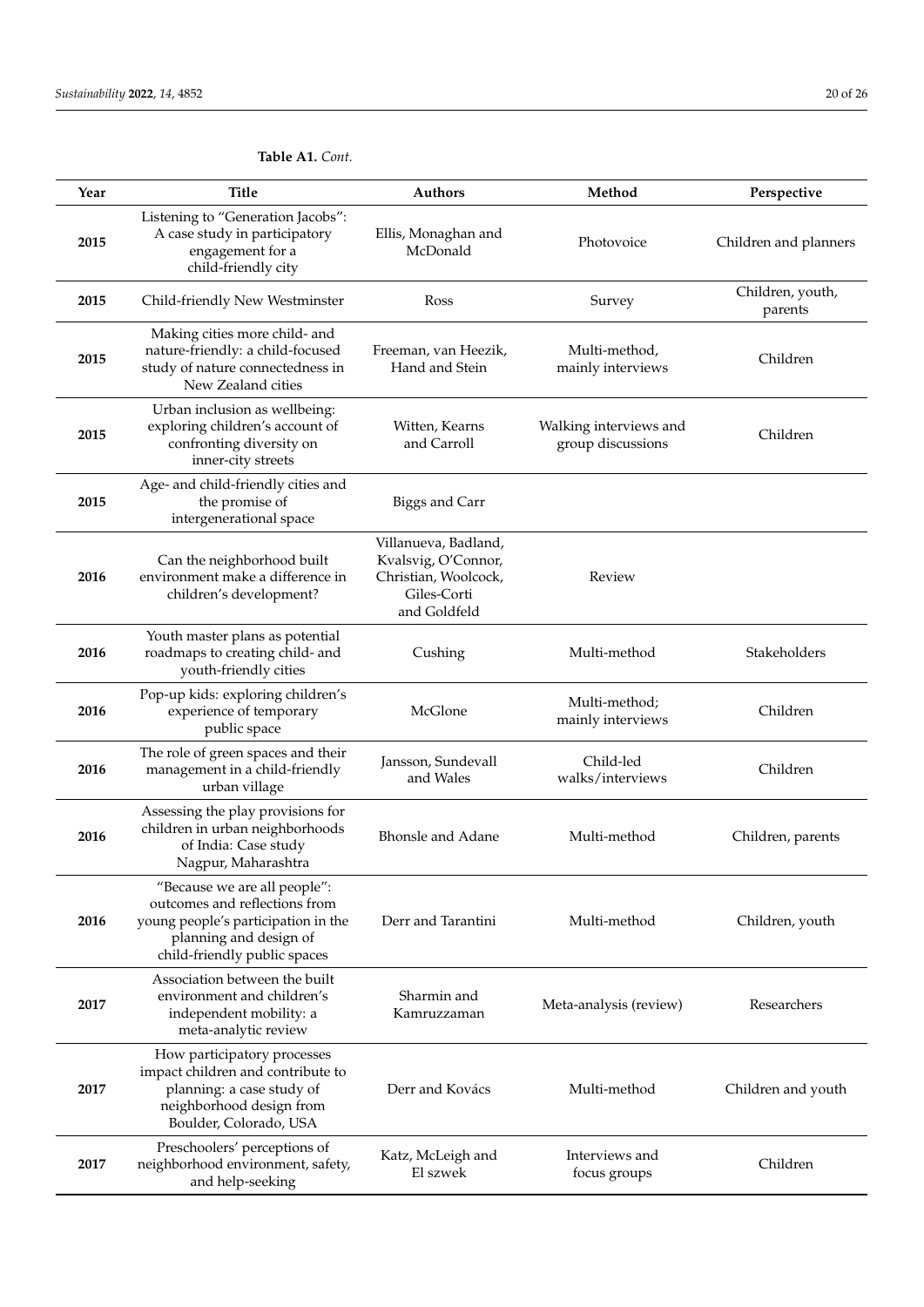| Year | <b>Title</b>                                                                                                                                                                        | Authors                                      | Method                                                                                  | Perspective                        |
|------|-------------------------------------------------------------------------------------------------------------------------------------------------------------------------------------|----------------------------------------------|-----------------------------------------------------------------------------------------|------------------------------------|
| 2017 | Managing the challenges of<br>combining mobilities of care and<br>commuting: an Australian perspective                                                                              | Grant-Smith, Osborne<br>and Johnson          | Literature study                                                                        | Female adults                      |
| 2018 | A critical review of child-friendly<br>environments, focusing on children's<br>experiential perspectives on the<br>physical world for sustainability                                | Han and Kim                                  | Review                                                                                  | Research                           |
| 2018 | An approach towards the planning of<br>green child-friendly spaces in<br>South Africa                                                                                               | <b>Cilliers and Cornelius</b>                | Literature study and<br>case study                                                      | Experts                            |
| 2018 | What can the urban designer do for<br>children? Normative principles of<br>child-friendly communities for<br>responsive third places                                                | Elshater                                     | Multi-method                                                                            | Children, planners                 |
| 2018 | Integrating youth in city planning:<br>developing a participatory tool<br>toward a child-friendly vision of<br>Eastern Wastani -Saida                                               | Saridar Masri                                | Multi-method                                                                            | Children                           |
| 2018 | Participatory retrofitting of school<br>playgrounds: collaboration between<br>children and university students to<br>develop a vision                                               | Menconi and Grohman                          | Workshops                                                                               | Children, students,<br>researchers |
| 2019 | A child-friendly city: a youth creative<br>vision of reclaiming interstitial spaces<br>in El Mina (Tripoli, Lebanon)                                                                | Mohareb, Elsamahy<br>and Felix               | Multi-method                                                                            | Youth                              |
| 2019 | Examining the social and built<br>environment factors influencing<br>children's independent use of their<br>neighborhoods and the experience of<br>local settings as child-friendly | Loebach and Gilliland                        | Multi-method                                                                            | Children                           |
| 2019 | Considering the natural environment<br>in the creation of child-friendly cities:<br>implications for children's subjective<br>well-being                                            | Adams, Savahl,<br>Florence and Jackson       | Interviews                                                                              | Children                           |
| 2019 | A prefigurative politics of play in<br>public places: children claim their<br>democratic right to the city<br>through play                                                          | Carroll, Calder-Dawe,<br>Witten and Asiasiga | Multi-method                                                                            | Children                           |
| 2019 | The creation of rural child-friendly<br>spaces: a spatial planning perspective                                                                                                      | Cilliers and Cornelius                       | Interviews                                                                              | Experts                            |
| 2020 | Play, work, and rest: the<br>developmental affordances of<br>designated child-friendly public<br>spaces in Jakarta, Indonesia.                                                      | Arlinkasari                                  | Multi-method;<br>interviews, drawing<br>activities, observations<br>and child-led tours | Children                           |
| 2020 | A qualitative investigation of<br>unsupervised outdoor activities for 10-<br>to 13-year-old children: "I like<br>adventuring but I don't like<br>adventuring without being careful" | Brussoni et al.                              | Go-along interviews                                                                     | Children                           |
| 2020 | Challenges of utilizing child-friendly<br>public spaces in Ilorin, Nigeria                                                                                                          | Aisha Tayo, bin Rashidi<br>and Bin Said      | Survey research design<br>(purposive<br>sampling technique)                             | Children and adults                |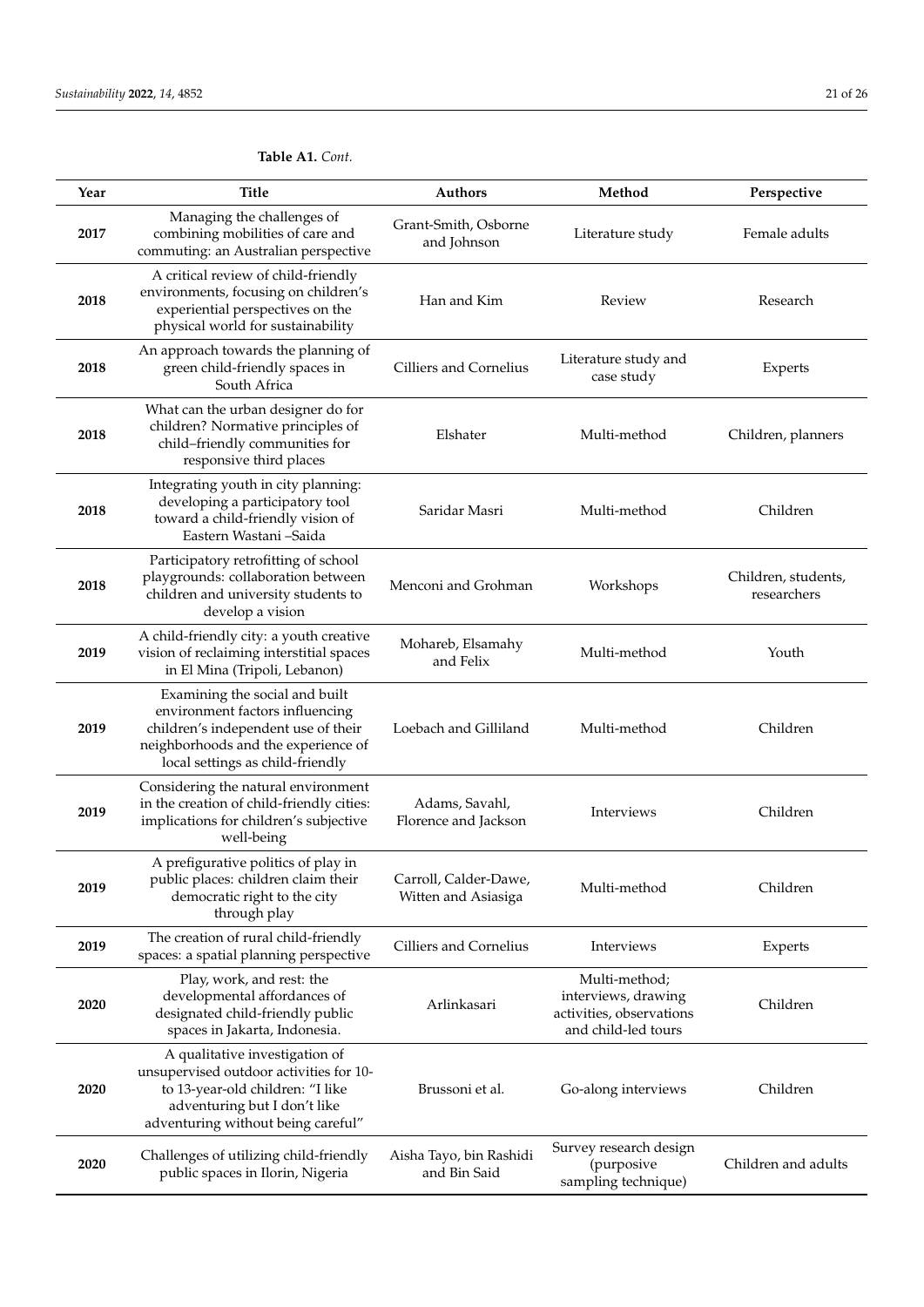| Year | <b>Title</b>                                                                                                                                                     | Authors                                                                      | Method                                                                                                                                                                           | Perspective         |
|------|------------------------------------------------------------------------------------------------------------------------------------------------------------------|------------------------------------------------------------------------------|----------------------------------------------------------------------------------------------------------------------------------------------------------------------------------|---------------------|
| 2020 | Children's green walk to school:<br>an evaluation of welfare-related<br>disparities in the visibility of<br>greenery among children                              | Laszkiewicz and<br>Sikorska                                                  | Spatially explicit databases<br>(high-resolution<br>color-infrared (CIR)<br>orthophoto map and<br>Sentinel-2 multispectral<br>imagery) quantifying<br>visibility of green spaces | Children            |
| 2020 | Construction of a children-friendly<br>landscape environment with<br>functions of psychological<br>treatment and<br>physical rehabilitation                      | Liu                                                                          | Multi-dimensional<br>perspective (key index) and<br>bibliographical retrieval                                                                                                    | Professionals       |
| 2020 | Living outside the house: how<br>families raising young children in<br>new, private high-rise<br>developments experience their<br>local environment              | Andrews and Warner                                                           | Participatory method<br>(Photovoice)                                                                                                                                             | Parents             |
| 2020 | Pre-schoolers' vision for livable<br>cities: creating 'care-full'<br>urban environments                                                                          | Ergler, Freeman and<br>Guiney                                                | Participatory research<br>project (neighborhood<br>walks and tile-based<br>mapping exercise)                                                                                     | Children            |
| 2020 | The public value of child-friendly<br>space-reconceptualizing<br>the playground                                                                                  | Pitsikali, Parnell and<br>McIntyre                                           | Ethnographic study<br>(observation, visual<br>mapping and<br>semi-structured<br>interviews)                                                                                      | Adults and children |
| 2020 | The right to the city in the<br>Platform Age: child-friendly city<br>and smart city premises<br>in contention                                                    | van der Graaf                                                                |                                                                                                                                                                                  | Professionals       |
| 2020 | Toward a green and playful city:<br>understanding the social and<br>political production of children's<br>relational wellbeing in Barcelona                      | Pulgar, Anguelovski<br>and Connolly                                          | Ethnographic and archival<br>analysis                                                                                                                                            | Professionals       |
| 2020 | Understanding children's<br>neighborhood destinations:<br>presenting the<br>kids-poND framework                                                                  | Egli, Villanueva,<br>Donnellan, Mackay,<br>Forsyth, Zinn, Kytta<br>and Smith | Open-ended survey<br>questions                                                                                                                                                   | Children            |
| 2020 | Understanding children's<br>perceptions and activities in urban<br>public space: The case study of<br>Zrebar Lake Waterfront<br>in Kurdistan                     | Mansournia, Bahrami,<br>Mahmoudi Farahani<br>and Aram                        | Mixed method: behavior<br>and mental mapping<br>(sketches)                                                                                                                       | Children            |
| 2020 | Tourism destination management<br>strategy for young children:<br>willingness to pay for<br>child-friendly tourism facilities<br>and services at a heritage site | Song, Park and Kim                                                           |                                                                                                                                                                                  | <b>Visitors</b>     |
| 2020 | What is a healthy place? Models<br>for cities and neighborhoods                                                                                                  | Forsyth                                                                      | Conceptualization: a<br>review of research and<br>practice                                                                                                                       | Professionals       |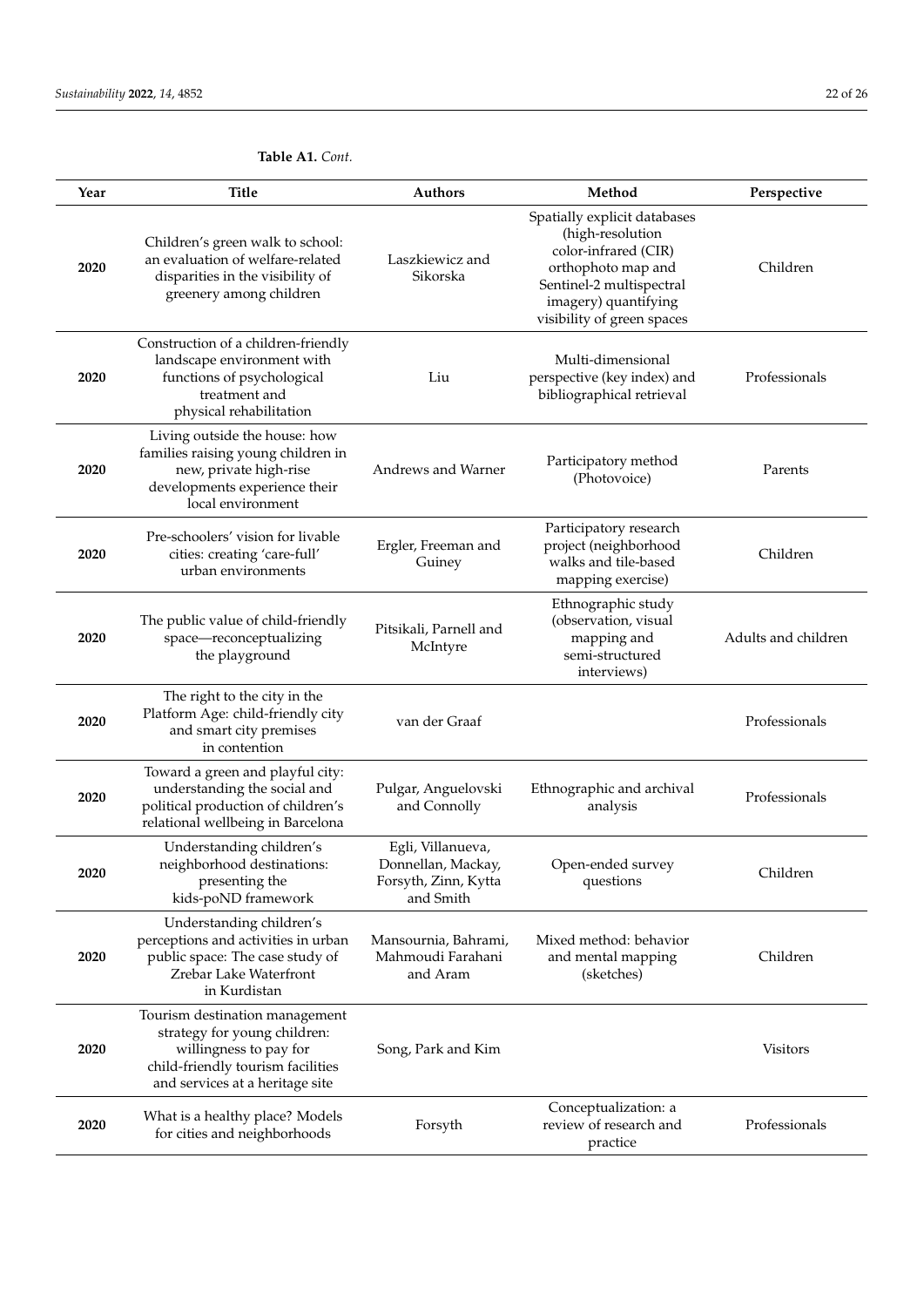| Year | Title                                                                                                                              | <b>Authors</b>                         | Method                                                         | Perspective                                          |
|------|------------------------------------------------------------------------------------------------------------------------------------|----------------------------------------|----------------------------------------------------------------|------------------------------------------------------|
| 2020 | Learning to belong? "Culture" and<br>"place-making" among children and<br>young people in Hull, City of Culture,<br>UK. 2017       | Ploner and Jones                       | Qualitative/participative<br>focus groups<br>(semi-structured) | Children, educators<br>and cultural<br>practitioners |
| 2020 | Policy innovation on building<br>child-friendly cities in China:<br>evidence from four Chinese cities                              | Nan                                    | Case study comparison                                          | Professionals                                        |
| 2020 | Policies to enable children's voice for<br>healthy neighborhoods and<br>communities: a systematic mapping<br>review and case study | Sullivan, Egli,<br>Donnellan and Smith | Systematic mapping<br>review                                   | Professionals                                        |

#### **References**

- <span id="page-22-0"></span>1. Ward, C. *The Child in the City*; The Architectural Press: London, UK, 1977.
- 2. Lynch, K. *Growing Up in Cities*; MIT Press, UNESCO: Cambridge, MA, USA, 1977.
- <span id="page-22-1"></span>3. Moore, R.C. *Childhood's Domain: Play and Place in Child Development*, 1st ed.; Routledge: London, UK, 1986.
- <span id="page-22-2"></span>4. Universal Declaration of Human Rights. Available online: [https://www.un.org/en/about-us/universal-declaration-of-human](https://www.un.org/en/about-us/universal-declaration-of-human-rights)[rights](https://www.un.org/en/about-us/universal-declaration-of-human-rights) (accessed on 22 December 2021).
- <span id="page-22-3"></span>5. Riggio, E. Child friendly cities: Good governance in the best interests of the child. *Environ. Urban.* **2002**, *14*, 45–58. [\[CrossRef\]](http://doi.org/10.1177/095624780201400204)
- <span id="page-22-4"></span>6. Cele, S. Childhood in a neoliberal utopia: Planning rhetoric and parental conceptions in contemporary Stockholm. *Geogr. Ann. Ser. B Hum. Geogr.* **2015**, *97*, 233–247. [\[CrossRef\]](http://doi.org/10.1111/geob.12078)
- <span id="page-22-5"></span>7. Björklid, P.; Nordström, M. Child-friendly cities–sustainable cities. *Early Child. Matters* **2012**, *118*, 44–47.
- <span id="page-22-6"></span>8. Han, M.J.N.; Kim, M.J. A critical review of child-friendly environments, focusing on children's experiential perspectives on the physical world for sustainability. *Sustainability* **2018**, *10*, 3725. [\[CrossRef\]](http://doi.org/10.3390/su10103725)
- <span id="page-22-7"></span>9. State of the World's Children. Available online: [https://issuu.com/unicefnorge/docs/state\\_of\\_the\\_world\\_s\\_children\\_2012/68](https://issuu.com/unicefnorge/docs/state_of_the_world_s_children_2012/68) (accessed on 22 December 2021).
- <span id="page-22-8"></span>10. Riggio, E.; Kilbane, T. The international secretariat for child-friendly cities: A global network for urban children. *Environ. Urban.* **2000**, *12*, 201–205. [\[CrossRef\]](http://doi.org/10.1177/095624780001200216)
- <span id="page-22-9"></span>11. What Is a Child-Friendly City? Available online: <https://childfriendlycities.org/what-is-a-child-friendly-city/> (accessed on 22 December 2021).
- <span id="page-22-10"></span>12. Alarasi, H.; Martinez, J.; Amer, S. Children's perception of their city centre: A qualitative GIS methodological investigation in a Dutch city. *Child. Geogr.* **2015**, *14*, 437–452. [\[CrossRef\]](http://doi.org/10.1080/14733285.2015.1103836)
- <span id="page-22-21"></span>13. Cushing, D.F. Youth master plans as potential roadmaps to creating child- and youth-friendly cities. *Plan. Pract. Res.* **2016**, *31*, 154–173. [\[CrossRef\]](http://doi.org/10.1080/02697459.2015.1110472)
- <span id="page-22-22"></span>14. Derr, V.; Kovács, I.G. How participatory processes impact children and contribute to planning: A case study of neighborhood design from Boulder, Colorado, USA. *J. Urban.* **2017**, *10*, 29–48. [\[CrossRef\]](http://doi.org/10.1080/17549175.2015.1111925)
- <span id="page-22-11"></span>15. Wridt, P. A Qualitative GIS Approach to Mapping Urban Neighborhoods with Children to Promote Physical Activity and Child-Friendly Community Planning. *Environ. Plan. B Plan. Des.* **2010**, *37*, 129–147. [\[CrossRef\]](http://doi.org/10.1068/b35002)
- <span id="page-22-12"></span>16. Kyttä, M. The extent of children's independent mobility and the number of actualized affordances as criteria for child-friendly environments. *J. Environ. Psychol.* **2004**, *24*, 179–198. [\[CrossRef\]](http://doi.org/10.1016/S0272-4944(03)00073-2)
- <span id="page-22-13"></span>17. Broberg, A.; Kyttä, M.; Fagerholm, N. Child-friendly urban structures: Bullerby revisited. *J. Environ. Psychol.* **2013**, *35*, 110–120. [\[CrossRef\]](http://doi.org/10.1016/j.jenvp.2013.06.001)
- <span id="page-22-14"></span>18. Johansson, M. Environment and parental factors as determinants of mode for children's leisure travel. *J. Environ. Psychol.* **2006**, *26*, 156–169. [\[CrossRef\]](http://doi.org/10.1016/j.jenvp.2006.05.005)
- <span id="page-22-15"></span>19. Pont, K.; Ziviani, J.; Wadley, D.; Abbott, R. The Model of Children's Active Travel (M-CAT): A conceptual framework for examining factors influencing children's active travel. *Aust. Occup. Ther. J.* **2011**, *58*, 138–144. [\[CrossRef\]](http://doi.org/10.1111/j.1440-1630.2010.00865.x) [\[PubMed\]](http://www.ncbi.nlm.nih.gov/pubmed/21599678)
- <span id="page-22-16"></span>20. Wales, M.; Mårtensson, F.; Jansson, M. 'You can be outside a lot': Independent mobility and agency among children in a suburban community in Sweden. *Child. Geogr.* **2021**, *19*, 184–196. [\[CrossRef\]](http://doi.org/10.1080/14733285.2020.1773401)
- <span id="page-22-17"></span>21. Horelli, L. Constructing a theoretical framework for environmental child-friendliness. *Child. Youth Environ.* **2007**, *17*, 267–292.
- <span id="page-22-18"></span>22. Jansson, M.; Sundevall, E.; Wales, M. The role of green spaces and their management in a child-friendly urban village. *Urban For. Urban Green.* **2016**, *18*, 228–236. [\[CrossRef\]](http://doi.org/10.1016/j.ufug.2016.06.014)
- <span id="page-22-19"></span>23. Heurlin-Norlinder, M. Platser för Lek, Upplevelser Och Möten: Om Barns Rörelsefrihet i Fyra Bostadsområden. Ph.D. Thesis, HLS Förlag, Lärarhögskolan, Stockholm, Sweden, 2005.
- <span id="page-22-20"></span>24. Horelli, L. Creating child-friendly environments. Case studies on children's participation in three European countries. *Childhood* **1998**, *5*, 225–239. [\[CrossRef\]](http://doi.org/10.1177/0907568298005002008)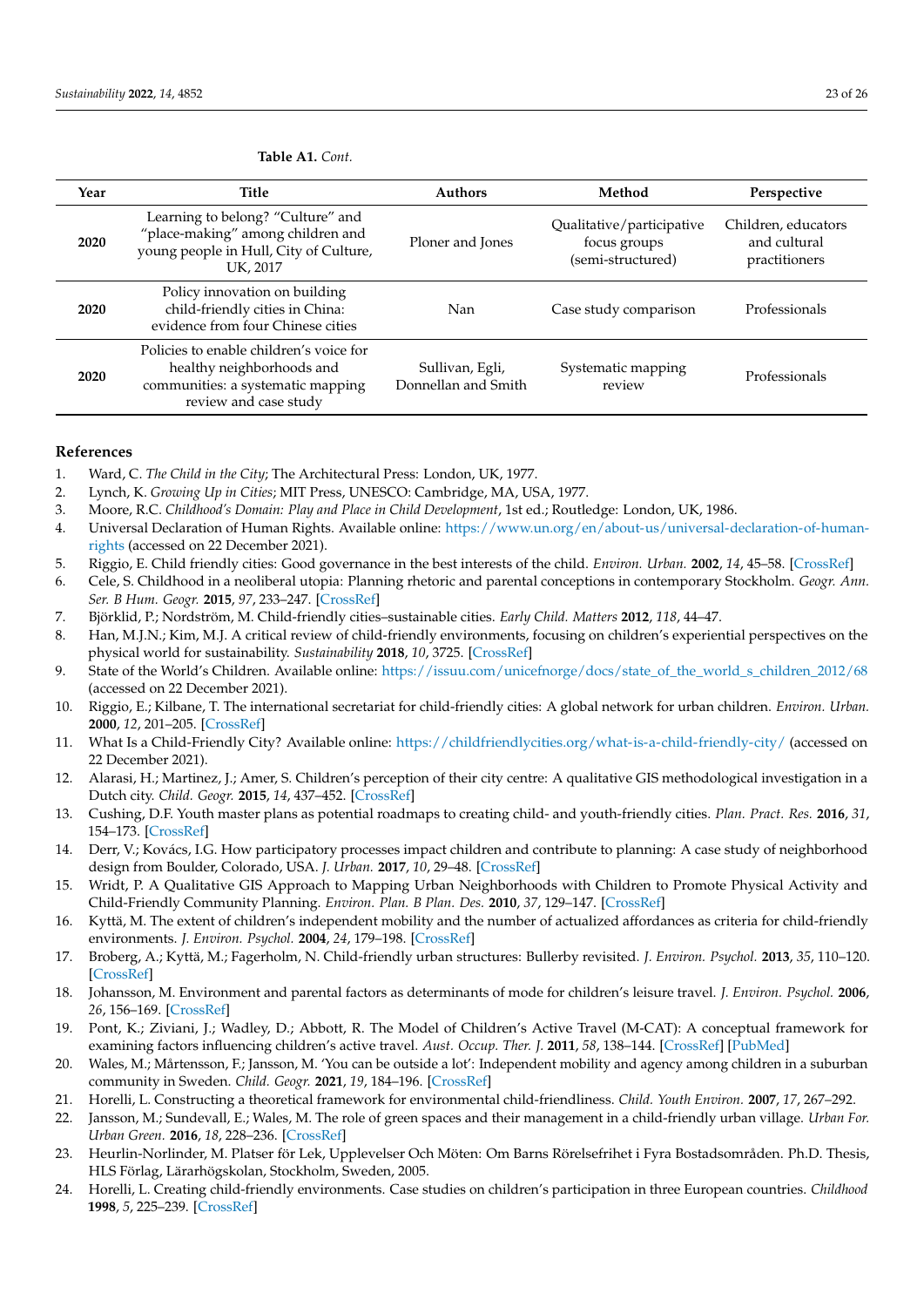- <span id="page-23-0"></span>25. Nordström, M. Children's views on child-friendly environments in different geographical, cultural and social neighbourhoods. *Urban Stud.* **2010**, *47*, 514–528. [\[CrossRef\]](http://doi.org/10.1177/0042098009349771)
- <span id="page-23-1"></span>26. Chatterjee, S. Children's Friendship with Place: A conceptual Inquiry. *Child. Youth Environ.* **2005**, *15*, 1–26.
- <span id="page-23-2"></span>27. Gill, T. Space-oriented children's policy: Creating child-friendly communities to improve children's well-being. *Child. Soc.* **2008**, *22*, 136–142. [\[CrossRef\]](http://doi.org/10.1111/j.1099-0860.2007.00139.x)
- <span id="page-23-3"></span>28. Kruger, J.S.; Chawla, L. "We know something someone doesn't know": Children speak out on local conditions in Johannesburg. *Environ. Urban.* **2002**, *14*, 85–96. [\[CrossRef\]](http://doi.org/10.1177/095624780201400207)
- <span id="page-23-4"></span>29. Heft, H. Affordances and the body: An intentional analysis of Gibson's ecological approach to visual perception. *J. Theory Soc. Behav.* **1989**, *19*, 1–30. [\[CrossRef\]](http://doi.org/10.1111/j.1468-5914.1989.tb00133.x)
- <span id="page-23-5"></span>30. Kreutz, A. Lack of child-environment congruence in Cherbourg, Australia: Obstacles to well-being in an indigenous community. *Child. Youth Environ.* **2014**, *24*, 53–81. [\[CrossRef\]](http://doi.org/10.7721/chilyoutenvi.24.1.0053)
- <span id="page-23-6"></span>31. Küller, R. Environmental assessment from a neuropsychological perspective. In *Environment, Cognition and Action: An Integrated Approach*; Gärling, T., Evans, G.W., Eds.; Oxford University Press: New York, NY, USA, 1991; pp. 111–147.
- <span id="page-23-7"></span>32. Bridgman, R. Criteria for best practices in building child-friendly cities: Involving young people in urban planning and design. *Can. J. Urban Res.* **2004**, *13*, 337–346.
- <span id="page-23-24"></span>33. McAllister, C. Child friendly cities and land use planning: Implications for children's health. *Environ. J.* **2008**, *35*, 46–61.
- <span id="page-23-29"></span>34. Wilks, J. Child-friendly cities: A place for active citizenship in geographical and environmental education. *Int. Res. Geogr. Environ. Educ.* **2010**, *19*, 25–38. [\[CrossRef\]](http://doi.org/10.1080/10382040903545484)
- <span id="page-23-8"></span>35. Whitzman, C.; Worthington, M.; Mizrachi, D. The journey and the destination matter: Child-friendly cities and children's right to the city. *Built Environ.* **2010**, *36*, 474–486. [\[CrossRef\]](http://doi.org/10.2148/benv.36.4.474)
- <span id="page-23-9"></span>36. UN General Assembly. Convention on the Rights of the Child, 20 November 1989. United Nations, Treaty Series. Volume 1577, p. 3. Available online: <https://www.ohchr.org/en/professionalinterest/pages/crc.aspx> (accessed on 31 January 2022).
- <span id="page-23-10"></span>37. Ergler, C.; Freeman, C.; Guiney, T. Pre-schoolers' vision for livable cities: Creating 'care-full' urban environments. *Tijdschr. Voor Econ. En Soc. Geogr.* **2020**, *113*, 131–150. [\[CrossRef\]](http://doi.org/10.1111/tesg.12461)
- <span id="page-23-11"></span>38. Pitsikali, A.; Parnell, R.; McIntyre, L. The Public Value of Child-friendly Space: Reconceptualizing the Playground. *J. Archit. Res.* **2020**, *14*, 149–165. [\[CrossRef\]](http://doi.org/10.1108/ARCH-07-2019-0164)
- <span id="page-23-12"></span>39. Egli, V.; Villanueva, K.; Donnellan, N.; Mackay, L.; Forsyth, E.; Zinn, C.; Kytta, M.; Smith, M. Understanding Children's neighbourhood destinations: Presenting the kids-poND framework. *Child. Geogr.* **2020**, *18*, 420–434. [\[CrossRef\]](http://doi.org/10.1080/14733285.2019.1646889)
- <span id="page-23-13"></span>40. Arlinkasari, F.; Flanders Cushing, D.; Miller, E. Play, Work, and Rest: The Developmental Affordances of Designated Child-Friendly Public Spaces in Jakarta, Indonesia. *Child. Youth Environ.* **2020**, *30*, 120–146. [\[CrossRef\]](http://doi.org/10.7721/chilyoutenvi.30.2.0119)
- <span id="page-23-14"></span>41. Sullivan, E.; Egli, V.; Donnellan, N.; Smith, M. Policies to enable children's voice for healthy neighbourhoods and communities: A systematic mapping review and case study. *Kōtuitui N. Z. J. Soc. Sci.* 2020, 16, 18–44. [\[CrossRef\]](http://doi.org/10.1080/1177083X.2020.1772325)
- <span id="page-23-15"></span>42. Ploner, J.; Jones, L. Learning to belong? 'Culture' and 'place making' among children and young people in Hull, UK City of Culture 2017. *Child. Geogr.* **2020**, *18*, 269–282. [\[CrossRef\]](http://doi.org/10.1080/14733285.2019.1634245)
- <span id="page-23-16"></span>43. Karsten, L.; van Vliet, W. Children in the City: Reclaiming the streets. *Child. Youth Environ.* **2006**, *16*, 151–167.
- <span id="page-23-17"></span>44. Pawlikowska-Piechotka, A. Child-friendly urban environment and playgrounds in Warsaw. *Open House Int.* **2011**, *36*, 98–110. [\[CrossRef\]](http://doi.org/10.1108/OHI-04-2011-B0009)
- <span id="page-23-18"></span>45. Tranter, P.; Pawson, E. Children's access to local environments: A case-study of christchurch, new zealand. *Local Environ.* **2001**, *6*, 27–48. [\[CrossRef\]](http://doi.org/10.1080/13549830120024233)
- <span id="page-23-27"></span>46. Kylin, M. Children's Dens. *Child. Youth Environ.* **2003**, *13*, 30–55.
- <span id="page-23-28"></span>47. Gülgönen, T.; Corona, Y. Children's perspectives on Their Urban Environment and Their Appropriation of Public Spaces in Mexico City. *Child. Youth Environ.* **2015**, *25*, 208–228. [\[CrossRef\]](http://doi.org/10.7721/chilyoutenvi.25.2.0208)
- <span id="page-23-19"></span>48. Andrews, F.; Warner, E. 'Living outside the house': How families raising young children in new, private high-rise developments experience their local environment. *J. Urban. Int. Res. Placemaking Urban Sustain.* **2020**, *13*, 263–285. [\[CrossRef\]](http://doi.org/10.1080/17549175.2019.1696387)
- <span id="page-23-20"></span>49. Prezza, M. Children's independent mobility: A review of recent Italian literature. *Child. Youth Environ.* **2007**, *17*, 293–318.
- <span id="page-23-30"></span>50. Fagerholm, N.; Broberg, A. Mapping and characterising children's daily mobility in urban residential areas in Turku, Finland. *Fennia* **2011**, *189*, 31–46.
- <span id="page-23-21"></span>51. Loebach, J.; Gilliland, J. Examining the social and built environment factors influencing Children's independent use of their neighborhoods and the experience of local settings as child-friendly. *J. Plan. Educ. Res.* **2019**. [\[CrossRef\]](http://doi.org/10.1177/0739456X19828444)
- <span id="page-23-22"></span>52. Kyttä, M.; Kaaja, M.; Horelli, L. An internet-based design game as a mediator of children's environmental visions. *Environ. Behav.* **2004**, *36*, 127–151. [\[CrossRef\]](http://doi.org/10.1177/0013916503254839)
- <span id="page-23-31"></span>53. Whitzman, C.; Mizrachi, D. Creating child-friendly high-rise environments: Beyond wastelands and glasshouses. *Urban Policy Res.* **2012**, *30*, 233–249. [\[CrossRef\]](http://doi.org/10.1080/08111146.2012.663729)
- <span id="page-23-26"></span>54. Malone, K. "The future lies in our hands": Children as researchers and environmental change agents in designing a child-friendly neighbourhood. *Local Environ.* **2013**, *18*, 372–395. [\[CrossRef\]](http://doi.org/10.1080/13549839.2012.719020)
- <span id="page-23-23"></span>55. Ramezani, S.; Said, I. Children's nomination of friendly places in an urban neighbourhood in Shiraz, Iran. *Child. Geogr.* **2013**, *11*, 7–27. [\[CrossRef\]](http://doi.org/10.1080/14733285.2012.742699)
- <span id="page-23-25"></span>56. Corsi, M. The child friendly cities initiative in Italy. *Environ. Urban.* **2002**, *14*, 169–180. [\[CrossRef\]](http://doi.org/10.1177/095624780201400214)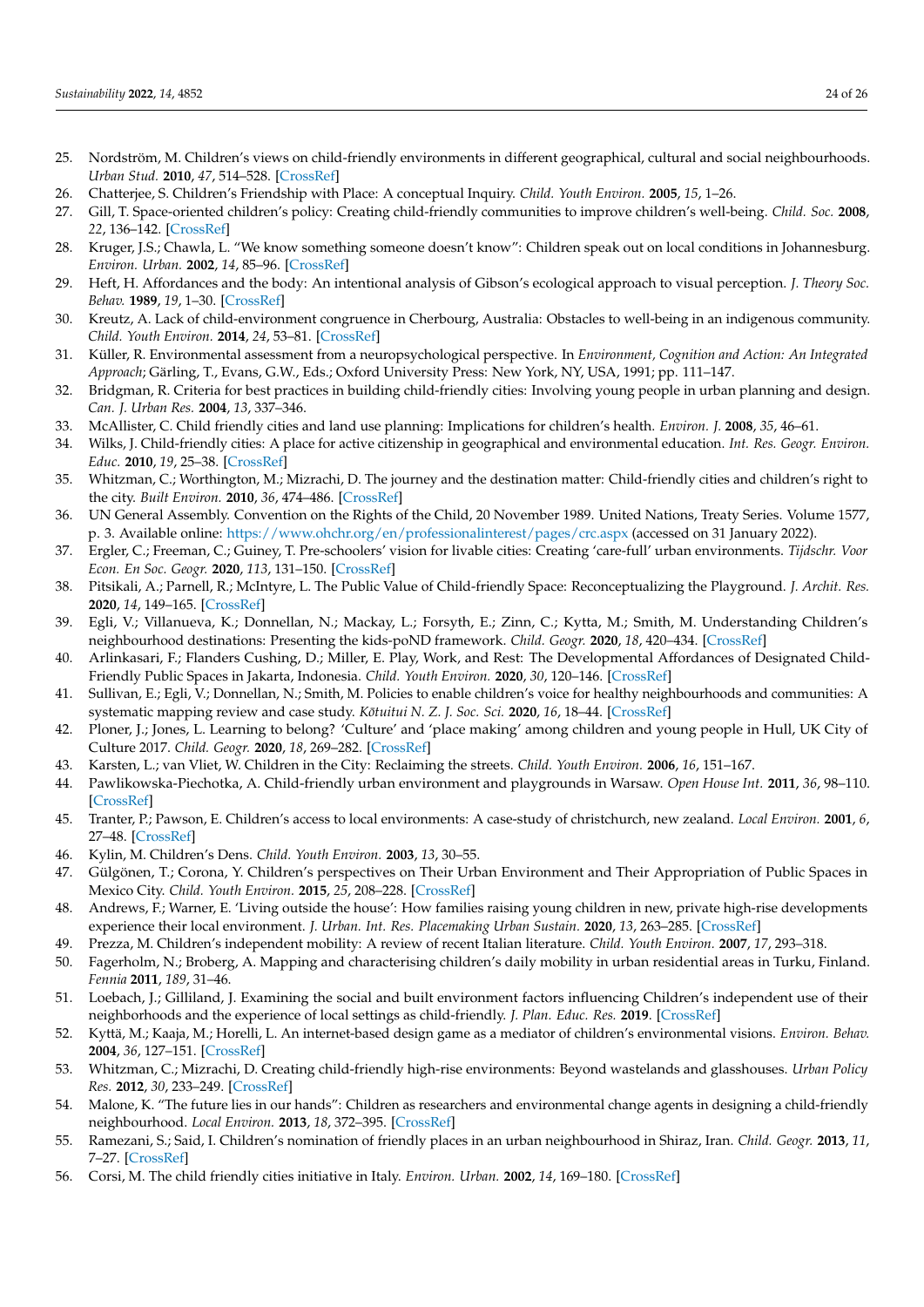- <span id="page-24-28"></span>57. De Visscher, S.; Bouverne-de Bie, M. Recognizing urban public space as a co-educator: Children's socialization in ghent. *Int. J. Urban Reg. Res.* **2008**, *32*, 604–616. [\[CrossRef\]](http://doi.org/10.1111/j.1468-2427.2008.00798.x)
- <span id="page-24-0"></span>58. Menconi, M.E.; Groman, D. Participatory retrofitting of school playgrounds: Collaboration between children and university student to develop a vision. *Think. Ski. Creat.* **2018**, *29*, 71–86. [\[CrossRef\]](http://doi.org/10.1016/j.tsc.2018.06.006)
- <span id="page-24-1"></span>59. Ellis, G.; Monaghan, J.; McDonald, L. Listening to "Generation Jacobs": A case study in participatory engagement for a child-friendly city. *Child. Youth Environ.* **2015**, *25*, 107–127. [\[CrossRef\]](http://doi.org/10.7721/chilyoutenvi.25.2.0107)
- <span id="page-24-2"></span>60. Biggs, S.; Carr, A. Age- and child-friendly cities and the promise of intergenerational space. *J. Soc. Work. Pract.* **2015**, *29*, 99–112. [\[CrossRef\]](http://doi.org/10.1080/02650533.2014.993942)
- <span id="page-24-3"></span>61. Haikkola, L.; Giuseppina Pacilli, M.; Horelli, L.; Prezza, M. Interpretations of urban child-friendliness: A comparative study of two neighborhoods in Helsinki and Rome. *Child. Youth Environ.* **2007**, *17*, 319–351.
- <span id="page-24-10"></span>62. Cilliers, E.J.; Cornelius, S. An approach towards the planning of green child-friendly spaces in South Africa. *Community Dev. J.* **2018**, *53*, 263–280. [\[CrossRef\]](http://doi.org/10.1093/cdj/bsw040)
- <span id="page-24-23"></span>63. Adams, S.; Savahl, S.; Florence, M.; Jackson, K. Considering the natural environment in the creation of child-friendly cities: Implications for children's subjective well-being. *Child Indic. Res.* **2019**, *12*, 545–567. [\[CrossRef\]](http://doi.org/10.1007/s12187-018-9531-x)
- <span id="page-24-26"></span>64. Liu, C. Construction of a Children-friendly landscape environment with functions of psychological treatment and physical rehabilitation. *Rev. Argent. Clínica Psicológica* **2020**, *29*, 33–38. [\[CrossRef\]](http://doi.org/10.24205/03276716.2020.5)
- <span id="page-24-4"></span>65. Song, H.; Park, C.; Kim, K. Tourism destination management strategy for young children: Willingness to pay for child-friendly tourism facilities and services at a heritage site. *Int. J. Environ. Res. Public Health* **2020**, *17*, 7100. [\[CrossRef\]](http://doi.org/10.3390/ijerph17197100)
- <span id="page-24-5"></span>66. Mekonen, Y. Measuring government performance in realising child rights and child wellbeing: The approach and indicators. *Child Indic. Res.* **2010**, *3*, 205–241. [\[CrossRef\]](http://doi.org/10.1007/s12187-009-9047-5)
- <span id="page-24-6"></span>67. Bequele, A. Monitoring the commitment and child-friendliness of governments: A new approach from Africa. *Child Abus. Negl.* **2010**, *34*, 34–44. [\[CrossRef\]](http://doi.org/10.1016/j.chiabu.2009.08.007)
- <span id="page-24-7"></span>68. van Vliet, W.; Karsten, L. Child-friendly cities in a globalizing world: Different approaches and a typology of children's roles. *Child. Youth Environ.* **2015**, *25*, 1–15. [\[CrossRef\]](http://doi.org/10.7721/chilyoutenvi.25.2.0001)
- <span id="page-24-8"></span>69. Tandogan, O.; Ergun, N. Assessment of the child-friendliness of the Kücük Ayasofya Neighborhood in Istanbul, Turkey. *Child. Youth Environ.* **2013**, *23*, 164–183. [\[CrossRef\]](http://doi.org/10.7721/chilyoutenvi.23.3.0164)
- <span id="page-24-9"></span>70. Villanueva, K.; Badland, H.; Kvalsvig, A.; O'Connor, M.; Christian, H.; Woolcock, G.; Giles-Corti, B.; Goldfeld, S. Can the Neighborhood Built Environment Make a Difference in Children's Development? Building the Research Agenda to Create Evidence for Place-Based Children's Policy. *Acad. Pediatr.* **2016**, *16*, 10–19. [\[CrossRef\]](http://doi.org/10.1016/j.acap.2015.09.006) [\[PubMed\]](http://www.ncbi.nlm.nih.gov/pubmed/26432681)
- <span id="page-24-11"></span>71. Pulgar, C.; Anguelovski, I.; Connolly, J. Toward a green and playful city: Understanding the social and political production of children's relational wellbeing in Barcelona. *Cities* **2020**, *96*, 12438.
- <span id="page-24-12"></span>72. Aisha Tayo, A.-K.; bin Rashidi, M.H.; Bin Said, I. Challenges of using child-friendly public spaces in Ilorin, Nigeria. *Int. J. Sci. Technol. Res.* **2020**, *9*, 339–343.
- <span id="page-24-13"></span>73. Karsten, L. Middle-class households with children on vertical family living in hong kong. *Habitat Int.* **2015**, *47*, 241–247. [\[CrossRef\]](http://doi.org/10.1016/j.habitatint.2015.01.023)
- <span id="page-24-14"></span>74. Freeman, C.; van Heezik, Y.; Hand, K.; Stein, A. Making cities more child- and nature-friendly: A child-focused study of nature connectedness in New Zealand cities. *Child. Youth Environ.* **2015**, *25*, 176–207. [\[CrossRef\]](http://doi.org/10.7721/chilyoutenvi.25.2.0176)
- <span id="page-24-15"></span>75. Laaksoharju, T.; Rappe, E.; Kaivola, T. Garden affordances for social learning, play, and for building nature-child relationship. *Urban For. Urban Green.* **2012**, *11*, 195–203. [\[CrossRef\]](http://doi.org/10.1016/j.ufug.2012.01.003)
- <span id="page-24-16"></span>76. Pivik, J. Living on a rural island: Children identify assets, problems and solutions for health and well-being. *Child. Youth Environ.* **2012**, *22*, 25–46. [\[CrossRef\]](http://doi.org/10.7721/chilyoutenvi.22.2.0025)
- <span id="page-24-17"></span>77. Jutras, S.; Lepage, G. Parental perceptions of contributions of school and neighborhood to children's psychological wellness. *J. Community Psychol.* **2006**, *34*, 305–325. [\[CrossRef\]](http://doi.org/10.1002/jcop.20101)
- <span id="page-24-18"></span>78. Dockett, S.; Kearney, E.; Perry, B. Recognising Young Children's Understandings and Experiences of Community. *Int. J. Early Child.* **2012**, *44*, 287–305. [\[CrossRef\]](http://doi.org/10.1007/s13158-012-0073-y)
- <span id="page-24-19"></span>79. Nour, O.E.H.M. Building child friendly cities in the MENA region. *Int. Rev. Educ.* **2013**, *59*, 489–504. [\[CrossRef\]](http://doi.org/10.1007/s11159-013-9373-1)
- <span id="page-24-20"></span>80. Jack, G. Place Matters: The Significance of Place Attachments for Children's Well-Being. *Br. J. Soc. Work.* **2010**, *40*, 755–771. [\[CrossRef\]](http://doi.org/10.1093/bjsw/bcn142)
- <span id="page-24-21"></span>81. Bhonsle, K.D.; Adane, V.S. Assessing the play provisions for children in urban neighborhoods of India: Case study Nagpur, Maharashtra. *Buildings* **2016**, *6*, 31. [\[CrossRef\]](http://doi.org/10.3390/buildings6030031)
- <span id="page-24-22"></span>82. Derr, V.; Tarantini, E. "Because we are all people": Outcomes and reflections from young people's participation in the planning and design of child-friendly public spaces. *Local Environ.* **2016**, *21*, 1534–1556. [\[CrossRef\]](http://doi.org/10.1080/13549839.2016.1145643)
- <span id="page-24-24"></span>83. Sharmin, S.; Kamruzzaman, M. Association between the built environment and children's independent mobility: A meta-analytic review. *J. Transp. Geogr.* **2017**, *61*, 104–117. [\[CrossRef\]](http://doi.org/10.1016/j.jtrangeo.2017.04.004)
- <span id="page-24-25"></span>84. Brussoni, M.; Lin, Y.; Han, C.; Janssen, I.; Schuurman, N.; Boyes, R.; Swanlund, D.; Mâsse, L.C. A qualitative investigation of unsupervised outdoor activities for 10- to 13- year-old children: "I like adventuring but I don't like adventuring without being careful". *J. Environ. Psychol.* **2020**, *70*, 101460. [\[CrossRef\]](http://doi.org/10.1016/j.jenvp.2020.101460)
- <span id="page-24-27"></span>85. Fjørtoft, I.; Sageie, J. The natural environment as a playground for children: Landscape description and analyses of a natural playscape. *Landsc. Urban Plan.* **2000**, *48*, 83–97. [\[CrossRef\]](http://doi.org/10.1016/S0169-2046(00)00045-1)